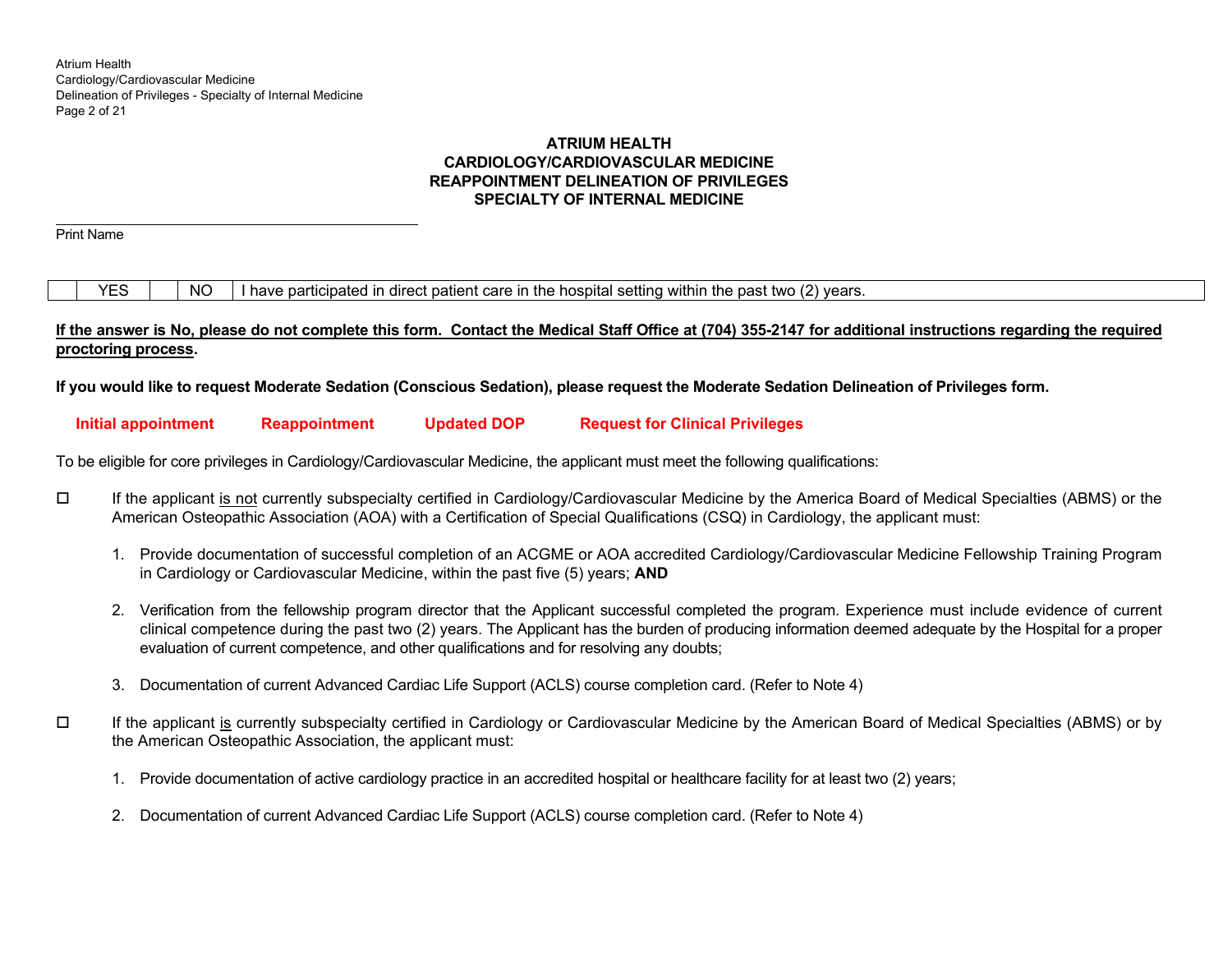Atrium Health Cardiology/Cardiovascular Medicine Delineation of Privileges - Specialty of Internal Medicine Page 3 of 21

Print Name

NOTE 1: Physicians must apply for "CORE" privileges in order to be eligible for clinical privileges in the specialty of Cardiology/Cardiovascular Medicine at any facility within Atrium Health.

NOTE 2: "CORE" privileges cannot be amended or altered in any way.

NOTE 3: Please note that the exercise of certain privileges enumerated herein is necessarily limited by the operational, and resource constraints of the facility. All procedures must be performed within a clinical setting with the capabilities and organizational structure required to provide appropriate support.

NOTE 4: Continued ACLS certification will be tracked and monitored by the service line

## **\* SPECIAL PRIVILEGES WITH QUALIFICATIONS AND/OR SPECIFIC CRITERIA - PROVIDE THE NUMBER OF PROCEDURES PERFORMED WITHIN THE PAST TWO YEARS AND FACILITY WHERE THE PROCEDURES WERE PERFORMED.**

Please check appropriate blocks when applying for privileges:

| <b>CMC</b> | Pineville | <b>University</b><br>City | <b>CR</b> | Lincoln | <b>Cabarrus</b> | <b>Union</b> | Stanly | Anson | Cleveland |        | <b>CARDIOLOGY CORE PRIVILEGES</b>                                                                                                                                                                                                                                                      |
|------------|-----------|---------------------------|-----------|---------|-----------------|--------------|--------|-------|-----------|--------|----------------------------------------------------------------------------------------------------------------------------------------------------------------------------------------------------------------------------------------------------------------------------------------|
|            |           |                           | N/A       |         |                 |              |        |       |           | CCAR-1 | Privileges to evaluate, diagnose, treat and provide<br>consultation to patients of all ages presenting with<br>diseases of the heart, lungs, and blood vessels and<br>manage complex cardiac conditions such as heart<br>attacks, and life-threatening, abnormal heartbeat<br>rhythms. |

NOTE: Privileges include but are not limited to: advanced cardiac life support (ACLS), cardioversion, insertion and management of central venous and pulmonary artery catheters, use of thrombolytic agents, pericardiocentesis, echocardiography interpretation including stress echocardiography and transesophageal echocardiography, holter scanning, exercise stress testing, drug-induced stress testing and interpretation of radionuclide cardiac studies, temporary transvenous pacemaker placement, intra-aortic balloon pump placement, electrical cardioversion and diagnostic cardiac catheterization, implantable intravascular pressure sensor/device insertion, provide basic care and management of patients with implantation of artificial heart and mechanical devices to support or replace the heart partially or totally and implantable loop recorder implantation and removal.

These core privileges do not include any of the special procedures listed below.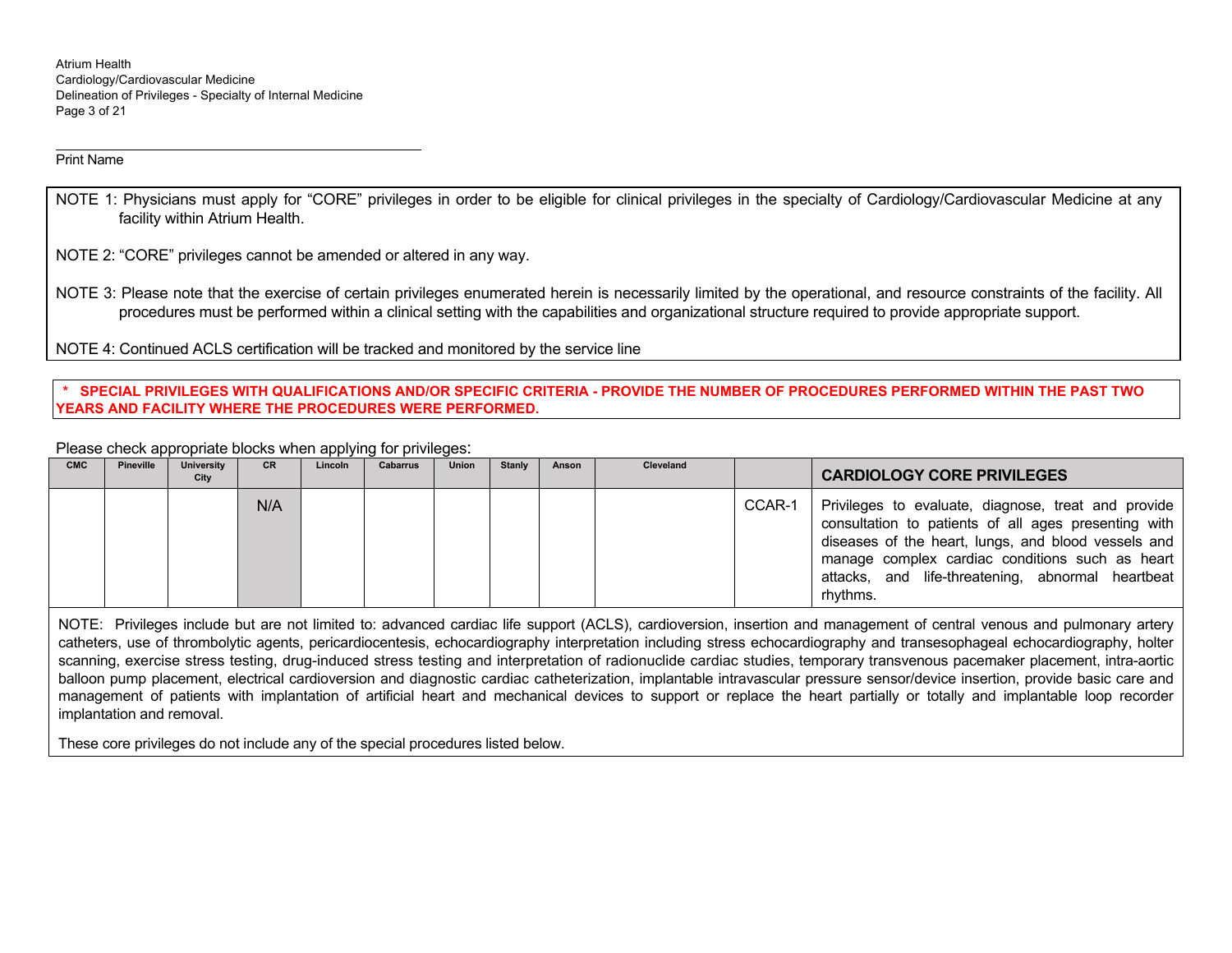Atrium Health Cardiology/Cardiovascular Medicine Delineation of Privileges - Specialty of Internal Medicine Page 4 of 21

|            |            |            |           |     |     |            |            |            |            |             | <b>CARDIOLOGY CORE PRIVILEGES</b>                               |
|------------|------------|------------|-----------|-----|-----|------------|------------|------------|------------|-------------|-----------------------------------------------------------------|
| <b>CMC</b> | <b>PVL</b> | <b>UNV</b> | <b>CR</b> | LIN | CAB | <b>UNN</b> | <b>STN</b> | <b>ANS</b> | <b>CLE</b> |             | <b>SPECIAL PRIVILEGE</b>                                        |
|            |            |            |           |     |     |            |            |            |            |             | Must apply for and maintain Cardiology Core Privileges (CCAR-1) |
|            |            |            | N/A       |     |     |            |            |            | N/A        | $CCAR-1(c)$ | <b>Endomyocardial Biopsy</b>                                    |

#### **CCAR-1(c) Endomyocardial Biopsy**

#### **Credentials Required**:

- 1. Apply for and meet the necessary criteria to be granted privileges for Cardiology Core Privileges (CCAR-1); **AND**
- 2. Provide documentation from the Cardiology or Cardiovascular Medicine fellowship program director that the Applicant completed training to include patient selection, management and care of patients who are being considered for or who require, device-based heart failure management (e.g. mechanical circulatory support devices), within the past five years; **AND**
- 3. Provide documentation of the management of at least six (6) endomyocardial biopsies in the past two (2) years;

## **OR**

- 1. Apply for and meet the necessary criteria to be granted privileges for Cardiology Core Privileges (CCAR-1); **AND**
- 2. Submit documentation of successful completion of six (6) cases within the past two (2) years which were performed under the guidance of an approved proctor who is trained in the advanced care and management endomyocardial biopsies.

## **Maintenance Criteria for Continued Privileges – Endomyocardial Biopsy (CCAR-1(c)):**

The Physician must provide documentation of two (2) cases performed over a two (2) year period to be eligible to reapply for endomyocardial biopsy privileges. Acceptable results of ongoing professional practice evaluation and outcomes will be considered to reapply for privileges. This will be reviewed at the time of reappointment. Physicians who would like to continue to hold any special privileges but are unable to document the minimal number will be requested to voluntarily withdraw their request for such privileges and to complete the necessary proctoring forms.

| <b>CMC</b> | <b>PVL</b> | <b>UNV</b> | <b>CR</b> | LIN | CAB | <b>UNN</b> | <b>STN</b> | <b>ANS</b> | <b>CLE</b> |        | <b>CORE CARDIOLOGY/CARDIOVASCULAR MEDICINE</b><br><b>PRIVILEGES - REHABILITATION HOSPITAL SETTING ONLY</b>                                                                                                          |
|------------|------------|------------|-----------|-----|-----|------------|------------|------------|------------|--------|---------------------------------------------------------------------------------------------------------------------------------------------------------------------------------------------------------------------|
| N/A        | N/A        | N/A        |           | N/A | N/A | N/A        | N/A        | N/A        | N/A        | CCAR-9 | Privileges include evaluation and management, as well as<br>procedures approved for performance within the acute<br>rehabilitation setting, in conjunction with the comprehensive<br>rehabilitation treatment plan. |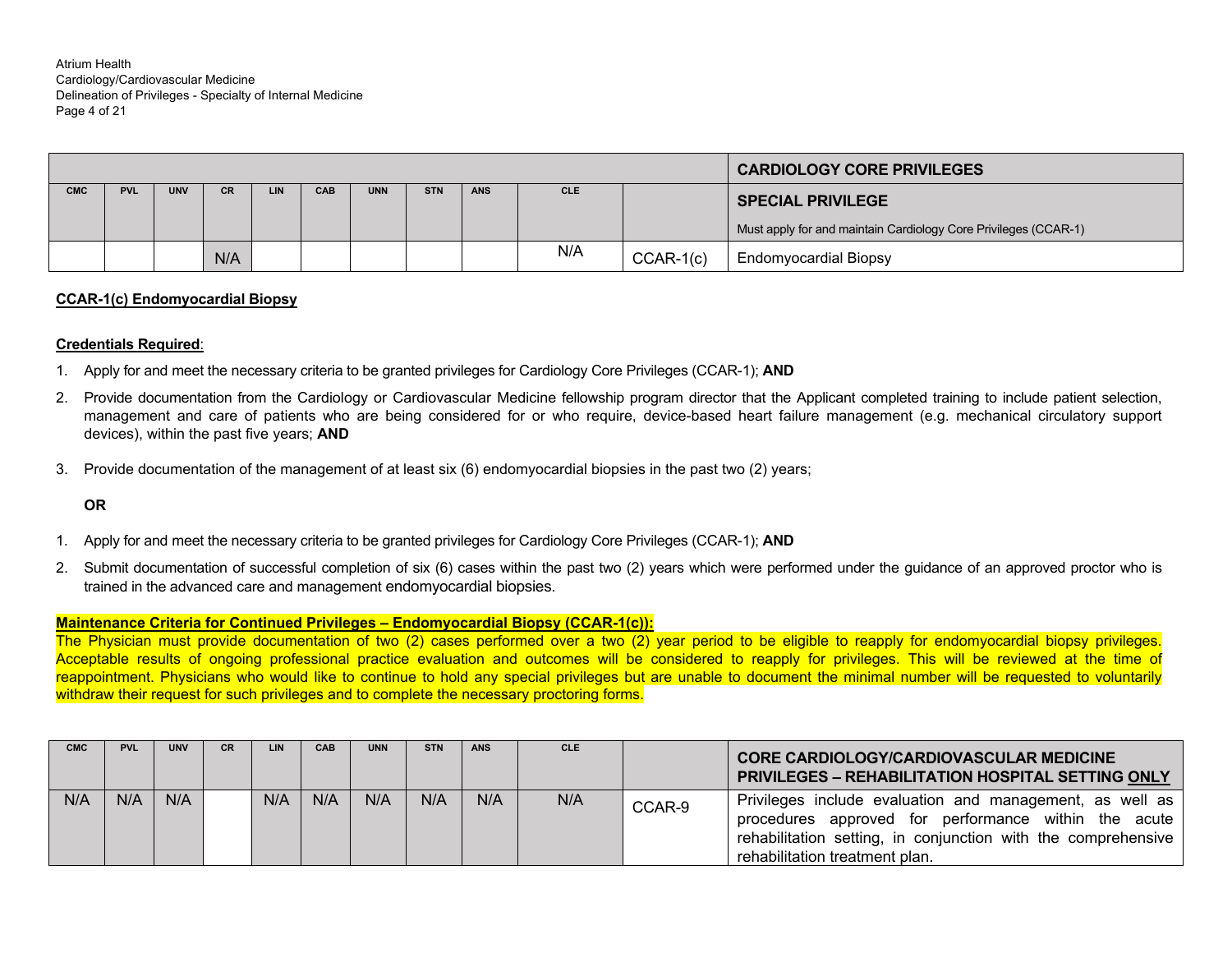Atrium Health Cardiology/Cardiovascular Medicine Delineation of Privileges - Specialty of Internal Medicine Page 5 of 21

|            | <b>Print Name</b> |            |     |            |            |            |            |            |            |             |                                                                                                                                                                                   |  |
|------------|-------------------|------------|-----|------------|------------|------------|------------|------------|------------|-------------|-----------------------------------------------------------------------------------------------------------------------------------------------------------------------------------|--|
| <b>CMC</b> | <b>PVL</b>        | <b>UNV</b> | CR. | <b>LIN</b> | <b>CAB</b> | <b>UNN</b> | <b>STN</b> | <b>ANS</b> | <b>CLE</b> |             | <b>Ventricular Assist Device (VAD)</b>                                                                                                                                            |  |
|            |                   |            |     |            |            |            |            |            |            |             | Must apply for and maintain Cardiology Core Privileges (CCAR-1)                                                                                                                   |  |
|            |                   |            | N/A |            |            |            |            |            |            | $CCAR-1(a)$ | Provide advanced care and management of complex patients with<br>implantation of artificial heart and mechanical devices to support or<br>replace the heart partially or totally. |  |

#### **CCAR-1(a) Ventricular Assist Device (VAD)**

Ventricular Assist Device (VAD) is a mechanical circulatory device that is used to partially or completely replace the function of a failing heart. The mechanical pump is used to support heart function and blood flow in patients who have weakened hearts. A VAD can help support the heart during or after surgery until the heart recovers, while waiting for a heart transplant, and for patients who are not eligible for a heart transplant, can be a long-term solution to help the heart work better.

#### **Credentials Required**:

- 2. Apply for and meet the necessary criteria to be granted privileges for Cardiology Core Privileges (CCAR-1); **AND**
- 3. Documentation of current subspecialty certification in Advanced Heart Failure and Transplant Cardiology from the American Board of Medical Specialties; **OR**
- 2. Provide documentation from the Cardiology or Cardiovascular Medicine fellowship program director that the Applicant completed training to include patient selection, management and care of patients who are being considered for or who require, device-based heart failure management (e.g. mechanical circulatory support devices), within the past five (5) years; **AND**
- 3. Provide documentation of the management of at least six (6) Ventricular Assist Devices (VAD) in the past two (2) years;

## **OR**

- 2. Apply for and meet the necessary criteria to be granted privileges for Cardiology Core Privileges (CCAR-1); **AND**
- 3. Documentation of current subspecialty certification in Advance Heart Failure and Transplant Cardiology from the American Board of Medical Specialties; **AND**
- 4. Submit documentation of successful completion of six (6) cases within the past two (2) years which were performed under the guidance of an approved proctor who is trained in the advanced care and management Ventricular Assist Device (VAD).

## **Maintenance Criteria for Continued Privileges - Ventricular Assist Device (VAD) (CCAR-1(a)):**

The Physician must provide documentation that they have participated in the care of these patients over a two (2) year period to be eligible to reapply for Ventricular Assist Device (VAD) privileges. Acceptable results of ongoing professional practice evaluation and outcomes will be considered to reapply for VAD. The physician must also provide documentation of current subspecialty certification in Advanced Heart Failure and Transplant Cardiology from the American Board of Medical Specialties. This will be reviewed at the time of reappointment. Physicians who would like to continue to hold any special privileges but are unable to document the minimal number will be requested to voluntarily withdraw their request for such privileges and to complete the necessary proctoring forms.

EXCEPTION: patients with a Ventricular Assist Device who are receiving Hospice and Palliative Care are not required to be managed by a Cardiologist.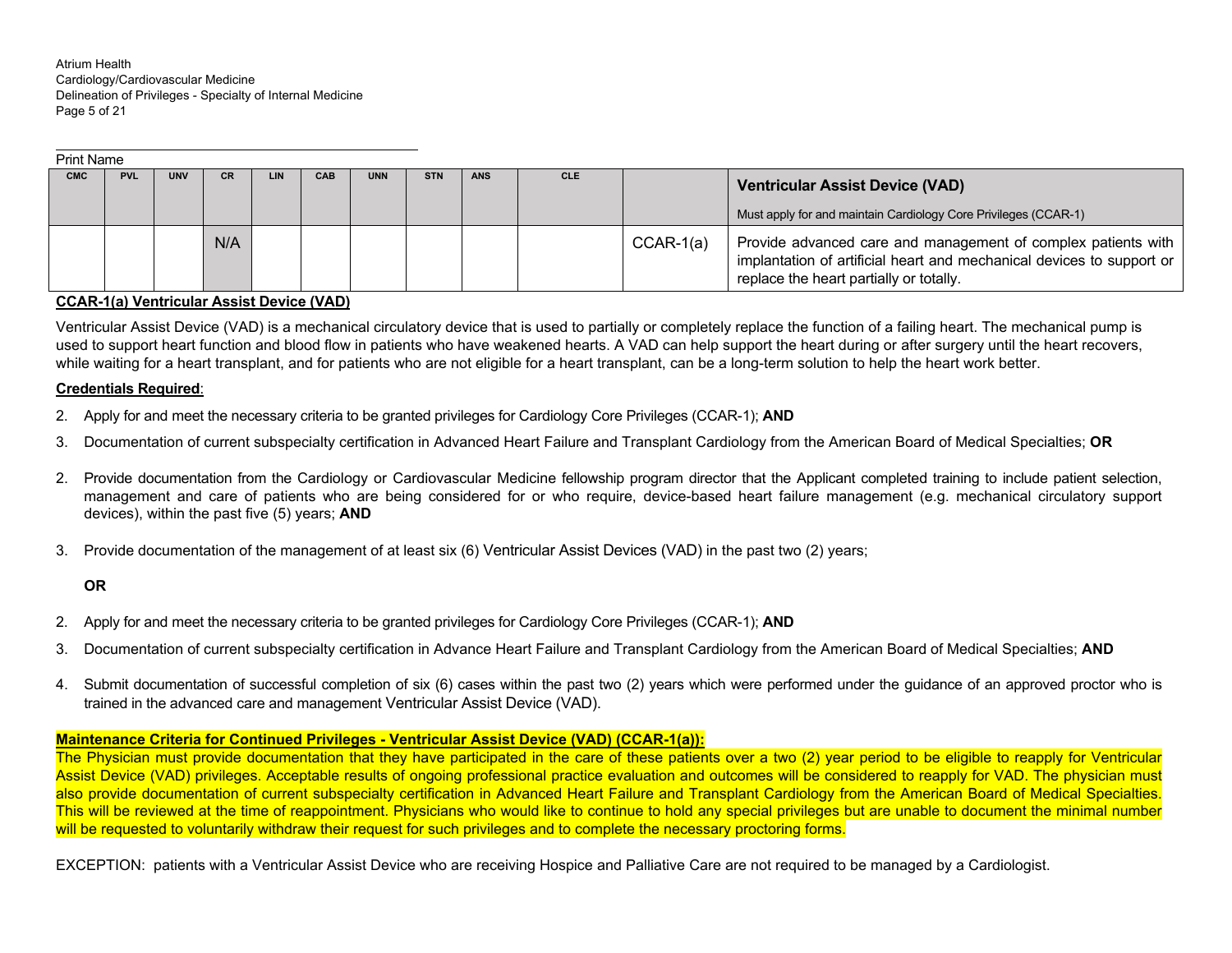Atrium Health Cardiology/Cardiovascular Medicine Delineation of Privileges - Specialty of Internal Medicine Page 6 of 21

Print Name

| <b>CMC</b> | <b>PVL</b>                                                                                                                                                                                                                                                                                                             | <b>UNV</b> | CR. | LIN | CAB | <b>UNN</b> | <b>STN</b> | <b>ANS</b> | <b>CLE</b> |             | <b>CARDIOVASCULAR DISEASE OUTPATIENT CORE</b><br><b>PRIVILEGES</b>                                                                                                                                                                                                                                                                                                                                                                      |
|------------|------------------------------------------------------------------------------------------------------------------------------------------------------------------------------------------------------------------------------------------------------------------------------------------------------------------------|------------|-----|-----|-----|------------|------------|------------|------------|-------------|-----------------------------------------------------------------------------------------------------------------------------------------------------------------------------------------------------------------------------------------------------------------------------------------------------------------------------------------------------------------------------------------------------------------------------------------|
| N/A        | N/A                                                                                                                                                                                                                                                                                                                    | N/A        | N/A | N/A |     | N/A        | N/A        | N/A        | N/A        | $CCAR-1(b)$ | Privileges include but are not limited to providing medical<br>services involving the care of outpatients in the Heart Success<br>Clinic, and the hospital clinics that are on the hospital license,<br>when their participation is requested by the respective Chief or<br>designee of the Department. These privileges shall - include<br>management of clinical problems which fall within the purview of<br>Cardiovascular Disease. |
|            |                                                                                                                                                                                                                                                                                                                        |            |     |     |     |            |            |            |            |             | <b>Maintenance Criteria for Continued Privileges (CCAR-1(b))</b>                                                                                                                                                                                                                                                                                                                                                                        |
|            |                                                                                                                                                                                                                                                                                                                        |            |     |     |     |            |            |            |            |             | For any privileges that are granted during initial credentialing the Appointee must provide the following at the time of reappointment:                                                                                                                                                                                                                                                                                                 |
|            | 1. The Physician must provide documentation from the Practitioners outpatient practice setting to include a minimum of three (3) cases managed in the<br>most recent two (2) years; AND<br>2. Submission of a Peer Review Evaluation Form completed by one of the Applicant's peers that refers patients to Appointee. |            |     |     |     |            |            |            |            |             |                                                                                                                                                                                                                                                                                                                                                                                                                                         |
|            |                                                                                                                                                                                                                                                                                                                        |            |     |     |     |            |            |            |            |             | This will be reviewed at the time of reappointment. Physicians who would like to continue to hold Cardiovascular Disease Outpatient Core Privileges but are unable to                                                                                                                                                                                                                                                                   |

This will be reviewed at the time of reappointment. Physicians who would like to continue to hold Cardiovascular Disease Outpatient Core Privileges but are unable to document the minimal number will be requested to voluntarily withdraw their request for such privileges and to complete the necessary proctoring forms.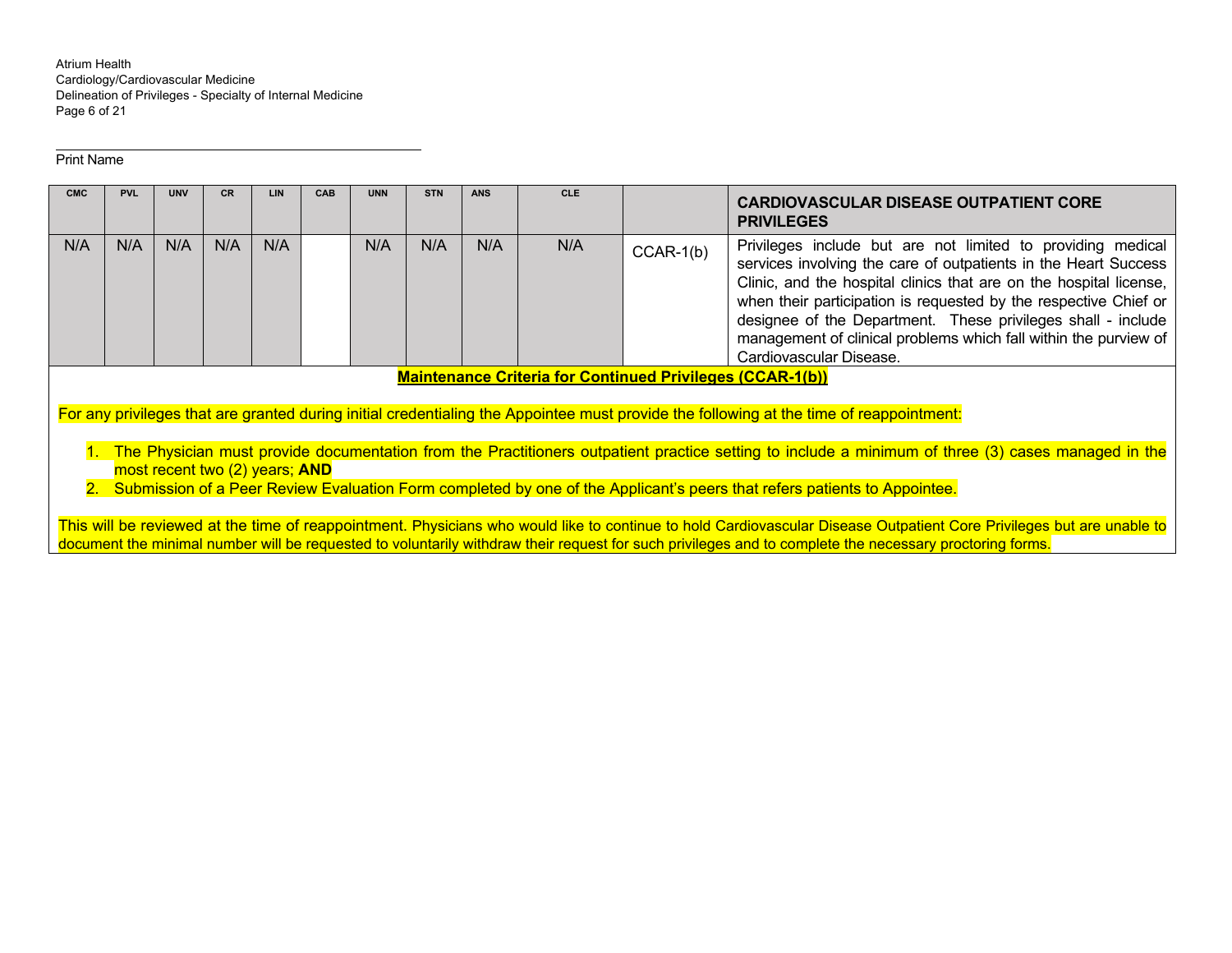Atrium Health Cardiology/Cardiovascular Medicine Delineation of Privileges - Specialty of Internal Medicine Page 7 of 21

Print Name

The following Interventional Cardiology Core Privileges may be requested only by applicants who meet the entry level criteria; **AND**

Interventional Cardiology ACGME or AOA Board certified or eligible; **AND**

Completion of an additional one (1) year accredited program in Interventional Cardiology within the past two (2) years with verification of competence by the Director of the training program; **OR**

Applicants who completed their training program greater than two (2) years ago and are currently practicing Interventional Cardiology may submit a minimum number of onehundred and fifty (150) interventional cases for the past two (2) years; **OR** 

Alternatively, for applicants that do not meet a threshold of one-hundred and fifty (150) interventional cases for the past two (2) years; applicants may submit the total number of cases in a lifetime career for review and consideration of a proctoring process by a high volume interventionalist with privileges. This will be at the discretion of the medical director of the cardiovascular diagnostic laboratory in conjunction with the chief/section chief of the department of internal medicine (applicants will need to contact the medical staff office for instructions for permission to be proctored request forms).

Please check appropriate blocks when applying for privileges:

| <b>CMC</b> | <b>PVL</b> | <b>UNV</b> |     | <b>LIN</b> | CAB | <b>UNN</b> | <b>STN</b> | <b>ANS</b> | <b>CLE</b> |                                |               |                                                              | INTERVENTIONAL CARDIOLOGY CORE PRIVILEGES                                                                                                                                                                                                                                                                                                                                                                                                                                                                                                                                                                                                                                                                                                                                                                                                                                                                                                                                                      |
|------------|------------|------------|-----|------------|-----|------------|------------|------------|------------|--------------------------------|---------------|--------------------------------------------------------------|------------------------------------------------------------------------------------------------------------------------------------------------------------------------------------------------------------------------------------------------------------------------------------------------------------------------------------------------------------------------------------------------------------------------------------------------------------------------------------------------------------------------------------------------------------------------------------------------------------------------------------------------------------------------------------------------------------------------------------------------------------------------------------------------------------------------------------------------------------------------------------------------------------------------------------------------------------------------------------------------|
|            |            |            | N/A | N/A        |     |            | N/A        | N/A        | N/A        | $CCAR-2*$                      | IRB protocol. | Director of the Cardiovascular Diagnostic Laboratory.        | Privileges to evaluate and treat disease in the coronary arteries, cardiac<br>valves or cardiac chambers to include, but not limited to, coronary<br>angioplasty, endomyocardial biopsy, cardiac valvuloplasty, ASD closures,<br>catheter directed thrombolysis of the pulmonary arteries, septal ablation or<br>any cardiac interventional procedure as outlined/defined under American<br>College of Cardiology (ACC), American Heart Association (AHA), or the<br>Society for Cardiovascular Angiography and Interventions (SCAI)<br>protocols or guidelines that are FDA approved devices. Supplemental<br>certification may be required for low volume procedures as dictated by<br>FDA or other regulatory agencies or at the discretion of the Medical<br>Devices that are under Investigational Review Board (IRB) supervision<br>(FDA-IRB) devices under this category may only be performed by CAR-2<br>privileged physicians who meet the criteria as specified by their respective |
|            |            |            |     |            |     |            |            |            |            | <b>Minimum Number Required</b> |               | <b>Number</b><br><b>Performed Within The</b><br>Past 2 Years | Location                                                                                                                                                                                                                                                                                                                                                                                                                                                                                                                                                                                                                                                                                                                                                                                                                                                                                                                                                                                       |
|            |            |            |     |            |     |            |            |            |            | 150                            |               |                                                              |                                                                                                                                                                                                                                                                                                                                                                                                                                                                                                                                                                                                                                                                                                                                                                                                                                                                                                                                                                                                |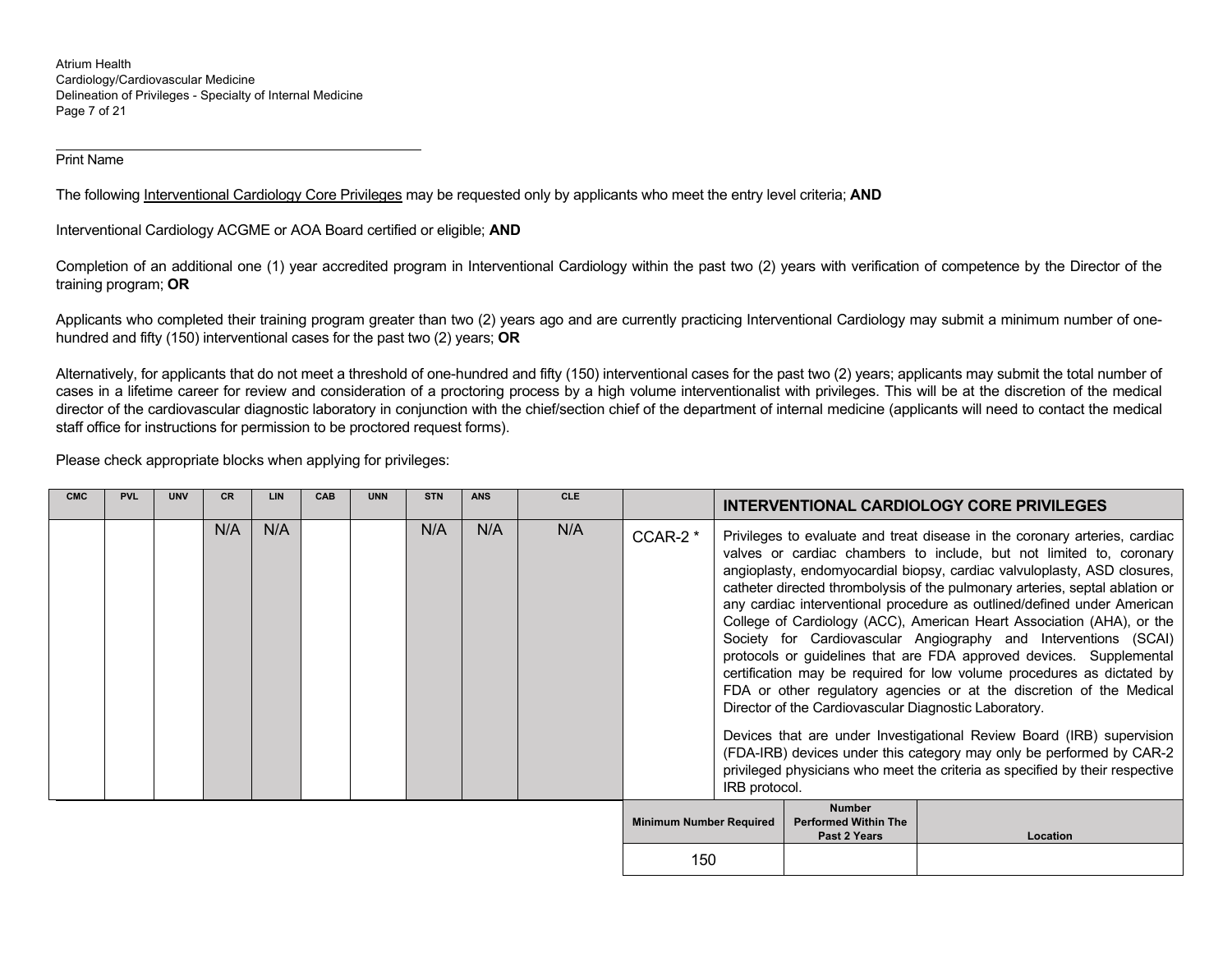Atrium Health Cardiology/Cardiovascular Medicine Delineation of Privileges - Specialty of Internal Medicine Page 8 of 21

Print Name

## Maintenance Criteria for Continued Privileges:

Cases: The Physician must submit a minimum of one hundred and fifty (150) representative samples of interventional cardiology procedures over the past two (2) years based on acceptable results of ongoing professional practice evaluation and outcomes to reapply for interventional cardiology privileges. This will be reviewed at the time of reappointment. Physicians who do not meet the one hundred and fifty (150) representative samples of interventional cardiology procedures over a two (2) year period consideration of reappointment will be at the discretion of the Medical Director of the Cardiovascular Diagnostic Laboratory in conjunction with the Chief/Section Chief of the Specialty.

CME: To maintain a cognitive knowledge base, it is recommended that individual operators attend at least twenty (20) hours of interventional cardiology continuing medical education (CME) every two (2) years. This could include catheterization conference and PCI meetings in addition to expanding the use of simulation cases for procedure use and competence.

**OTHER CRITERIA:** The continued performance of these procedures will be assessed for clinical competence as these procedures require considerable experience and judgment. The type(s) of information that may be included in this review are; quality benchmarks, mortality related to the procedure, stroke, MI related to the procedure, Ischemia requiring emergency CABG either as a result of the procedure failure or a procedure complication, vascular access site complications, contrast agent nephropathy, excessive bleeding, requiring treatment and other data such as coronary perforation and tamponade.

**SPECIAL PRIVILEGES (SEE QUALIFICATIONS AND/OR SPECIFIC CRITERIA) – PROVIDE THE NUMBER OF PROCEDURES PERFORMED WITHIN THE PAST TWO YEARS AND FACILITY WHERE THE PROCEDURES WERE PERFORMED.** 

#### Please check appropriate blocks when applying for privileges:

| <b>CMC</b> | <b>PVL</b> | <b>UNV</b> | <b>CR</b> | LIN | CAB | <b>UNN</b> | <b>STN</b> | <b>ANS</b> | <b>CLE</b> |               | <b>SPECIAL PRIVILEGES</b><br>Must apply for and maintain<br>Interventional Cardiology Core<br>Privileges (CCAR-2) | <b>Number</b><br>Performed<br><b>Within The</b><br>Past 2<br>Years | Location |
|------------|------------|------------|-----------|-----|-----|------------|------------|------------|------------|---------------|-------------------------------------------------------------------------------------------------------------------|--------------------------------------------------------------------|----------|
|            | N/A        | N/A        | N/A       | N/A |     | N/A        | N/A        | N/A        | N/A        | CCAR-2(a) $*$ | Trans-Catheter Aortic Valve<br>Replacement (TAVR)                                                                 |                                                                    |          |

## **CCAR-2(a) TRANS-CATHETER AORTIC VALVE REPLACEMENT (TAVR)**

Transcatheter valve replacement is similar from an operator viewpoint to the currently performed balloon aortic valvuloplasty. In that procedure, a balloon is delivered via a transarterial approach and used to dilate the stenotic aortic valve. With TAVR, similar techniques are used to deliver and implant the stent-based prosthetic valve in the site of the native aortic valve. The cognitive base and catheter skills of interventional cardiology are therefore required. However, the procedure differs from balloon aortic valvuloplasty in several important respects. These include the following:

- 1. TAVR is often performed via a femoral artery cut down, a procedure necessarily performed by a cardiovascular surgeon.
- 2. Given the significant incidence of emergent life-threatening complications such as valve embolization (unique to TAVR) and/or aortic rupture, a credentialed cardiovascular surgeon is required member of the implant team. These complications, if they occur may require immediate surgical intervention. Thus a credentialed cardiovascular surgeon, who holds the TAVR privilege, must be scrubbed in at the table ready for emergency surgical intervention during the critical portions of the procedure.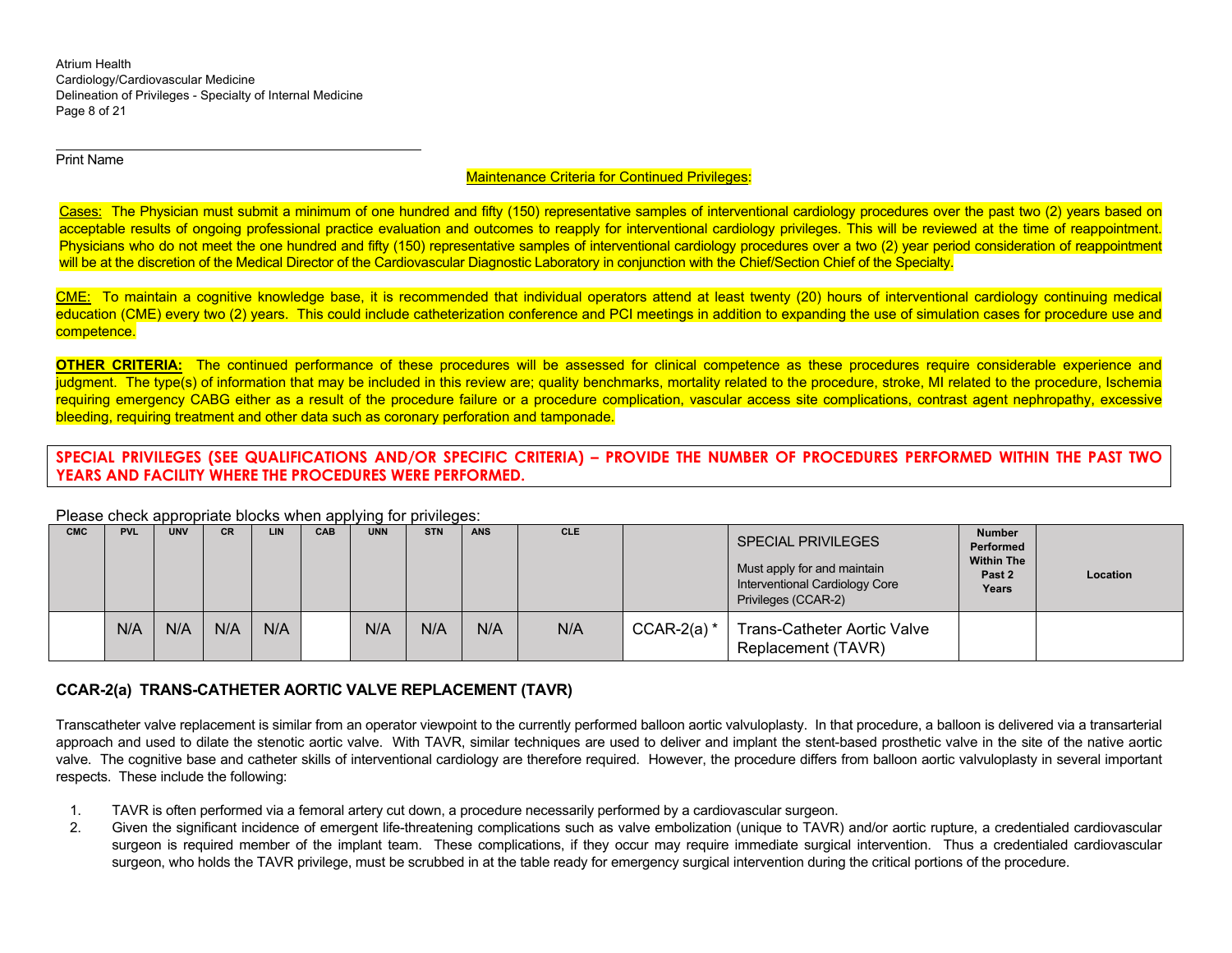Atrium Health Cardiology/Cardiovascular Medicine Delineation of Privileges - Specialty of Internal Medicine Page 9 of 21

Print Name

# **CCAR-2(a) TRANS-CATHETER AORTIC VALVE REPLACEMENT (TAVR) – continued**

## **NO PRIOR EXPERIENCE/TRAINING IN TAVR DEVICE USE**

- 1. Provide documentation of subspecialty certification in Interventional Cardiology by the American Board of Internal Medicine or the American Osteopathic Association; **AND**
- 2. Apply for and meet the necessary criteria to be granted privileges for Interventional Cardiology Core Privileges (CCAR-2); **AND**
- 3. Provide documentation of successful completion of an industry sponsored training program; **AND**
- 4. Submit documentation of successful completion of twenty (20) cases which were performed under the guidance of an approved proctor who is trained in the TAVR device procedure.

**OR** 

## **CURRENTLY EXPERIENCED AND PERFORMING TAVR DEVICE PROCEDURES**

- 1. Provide documentation of successful completion of a fellowship training program which is ACGME or AOA accredited in Interventional Cardiology, within the past five (5) years; **OR**
- 1. Provide documentation of subspecialty certification in Interventional Cardiology by the American Board of Internal Medicine or the American Osteopathic Association; **AND**
- 2. Apply for and meet the necessary criteria to granted privileges for Interventional Cardiology Core Privileges (CCAR-2); **AND**
- 3. Submit documentation of successful completion of twenty (20) TAVR procedures, which were performed within the past two (2) years, with acceptable outcomes. (Please note: these cases will be reviewed by the Cardiovascular Diagnostic Laboratory Committee)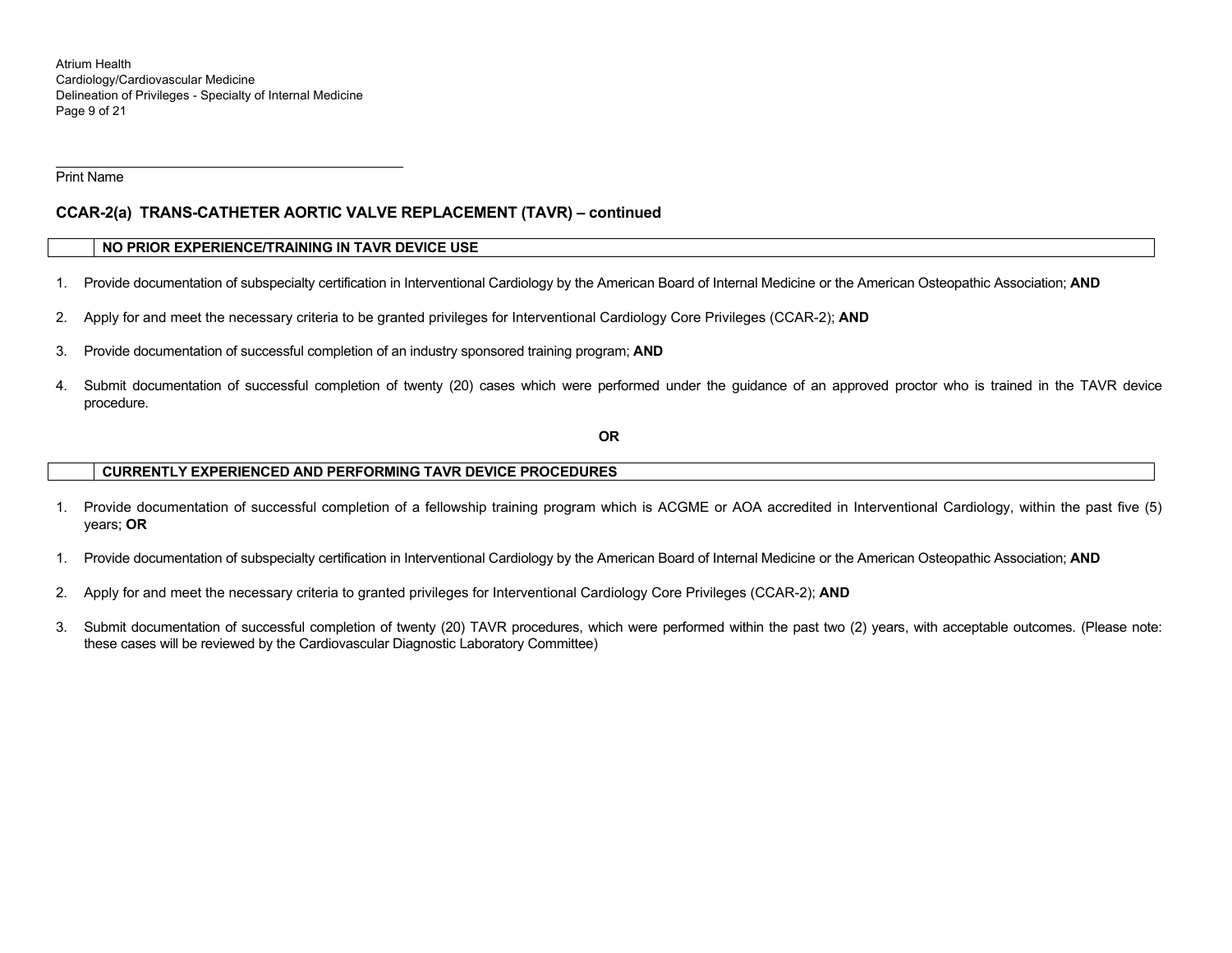Atrium Health Cardiology/Cardiovascular Medicine Delineation of Privileges - Specialty of Internal Medicine Page 10 of 21

Print Name

# **CCAR-2(a) TRANS-CATHETER AORTIC VALVE REPLACEMENT (TAVR) – continued**

**PLEASE NOTE:** If the proctoring is to occur at Cabarrus or Carolinas Medical Center, contact the Medical Staff Office to obtain the POLICY AND THE PERMISSION TO BE PROCTORED REQUEST FORM. This process must be completed before you may apply for the privilege. It is noted that the proctoring for the TAVR device will occur at Carolinas Medical Center. The definition of a proctor is listed below.

**\*** For the TAVR procedure a proctor is defined as a thoracic and cardiovascular surgeon and/or interventional cardiologist who has met the above outlined qualifications for credentialing and has had practice experience in successful use of the TAVR device. The proctor must submit a letter from their institution where they currently hold the privileges, attesting to experience and satisfactory outcomes using the TAVR device. Additionally, the proctor shall be approved by the Chief of the Department. PLEASE NOTE: The TAVR procedure is performed as a team with one Interventional Cardiologist and one Thoracic and Cardiovascular Surgeon; therefore, both the Interventional Cardiologist and the Thoracic and Cardiovascular Surgeon would receive credit for being proctored.

## **Criteria for Maintenance of Privileges (CCAR-2(a)):**

The Physician must submit a representative sample of a minimum of twenty (20) cases over the past two (2) years based on acceptable results of ongoing professional practice evaluation and outcomes to reapply for Trans-catheter Aortic Valve Replacement (TAVR). This will be reviewed at the time of reappointment. Physicians who would like to continue to hold any special privileges but are unable to document the minimal number will be requested to voluntarily withdraw their request for such privileges and to complete the necessary proctoring forms.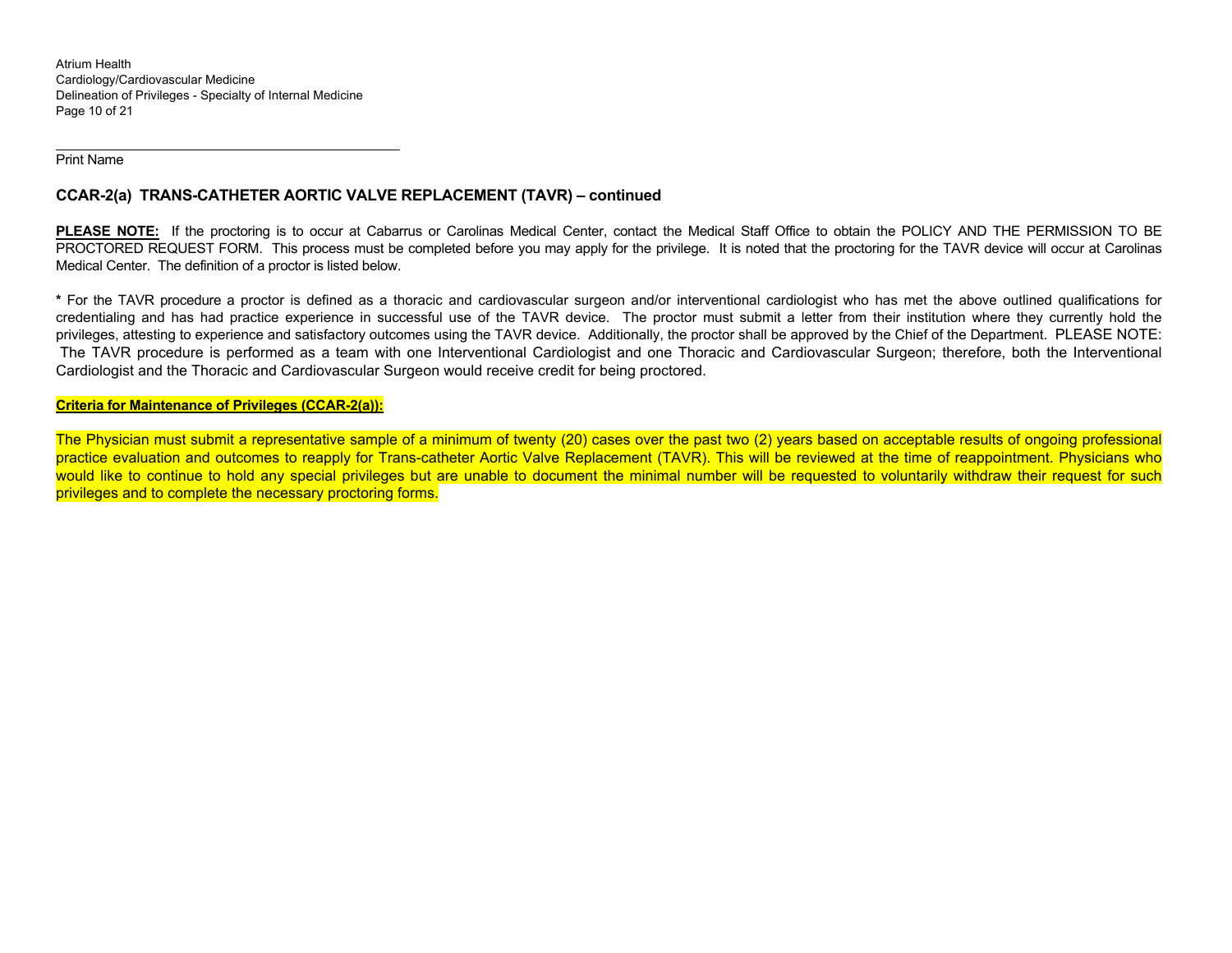Atrium Health Cardiology/Cardiovascular Medicine Delineation of Privileges - Specialty of Internal Medicine Page 11 of 21

## Print Name

The following Clinical Cardiac Electrophysiology Core Privileges may be requested only by applicants who meet the entry level criteria and who have completed an accredited program in clinical cardiac electrophysiology; **AND** 

Completion of an additional one (1) year accredited program in Clinical Cardiac Electrophysiology Cardiology or subspecialty certification in Clinical Cardiac Electrophysiology Cardiology with verification of competence in the requested procedure by the Directory of the training program; **OR**

Applicants who completed their training program greater than two (2) years ago and are currently practicing Clinical Cardiac Electrophysiology may submit a minimum number of three hundred (300) Electrophysiology cases for the past two (2) years, **OR** 

Alternatively, for applicants that do not meet a threshold of three hundred (300) Electrophysiology cases for the past two (2) years; applicants may submit the total number of cases in a lifetime career for review and consideration of a proctoring process by a high volume Cardiac Electrophysiologist with privileges. This will be at the discretion of the medical director of the cardiovascular diagnostic laboratory in conjunction with the chief/section chief of the department of internal medicine (applicants will need to contact the medical staff office for instructions for permission to be proctored request forms).

Please check appropriate blocks when applying for privileges:

| <b>CMC</b> | <b>PVL</b> | <b>UNV</b> | <b>CR</b> | LIN | <b>CAB</b> | <b>UNN</b> | <b>STN</b> | <b>ANS</b> | <b>CLE</b> |                                |                                                                                                                                                                                                                                                                                                                                                                         | <b>PRIVILEGES</b>                                            | <b>CLINICAL CARDIAC ELECTROPHYSIOLOGY CORE</b> |
|------------|------------|------------|-----------|-----|------------|------------|------------|------------|------------|--------------------------------|-------------------------------------------------------------------------------------------------------------------------------------------------------------------------------------------------------------------------------------------------------------------------------------------------------------------------------------------------------------------------|--------------------------------------------------------------|------------------------------------------------|
|            |            | N/A        | N/A       | N/A |            | N/A        | N/A        | N/A        | N/A        | CCAR-3 <sup>*</sup>            | Privileges to evaluate, treat and provide consultation to acute<br>and chronically ill patients of all ages with a variety of heart<br>rhythm disorders. Care of patients before and after an<br>electrophysiologic procedure; with permanent pacemakers;<br>Cardiac Resynchronization Therapy (CRT); with postoperative<br>arrhythmias and care of patients with ICDs. |                                                              |                                                |
|            |            |            |           |     |            |            |            |            |            | <b>Minimum Number Required</b> |                                                                                                                                                                                                                                                                                                                                                                         | <b>Number</b><br><b>Performed Within The</b><br>Past 2 Years | Location                                       |
|            |            |            |           |     |            |            |            |            |            | 300                            |                                                                                                                                                                                                                                                                                                                                                                         |                                                              |                                                |

NOTE: Privileges include sinus node dysfunction, atrioventricular (AV) and intraventricular block, and supraventricular and ventricular tachyarrhythmias; clinical conditions of unexplained syncope, aborted sudden cardiac death, palpitations, Wolff-Parkinson-White (WPW) syndrome, and long QT syndrome and implantable loop recorder implantation and removal.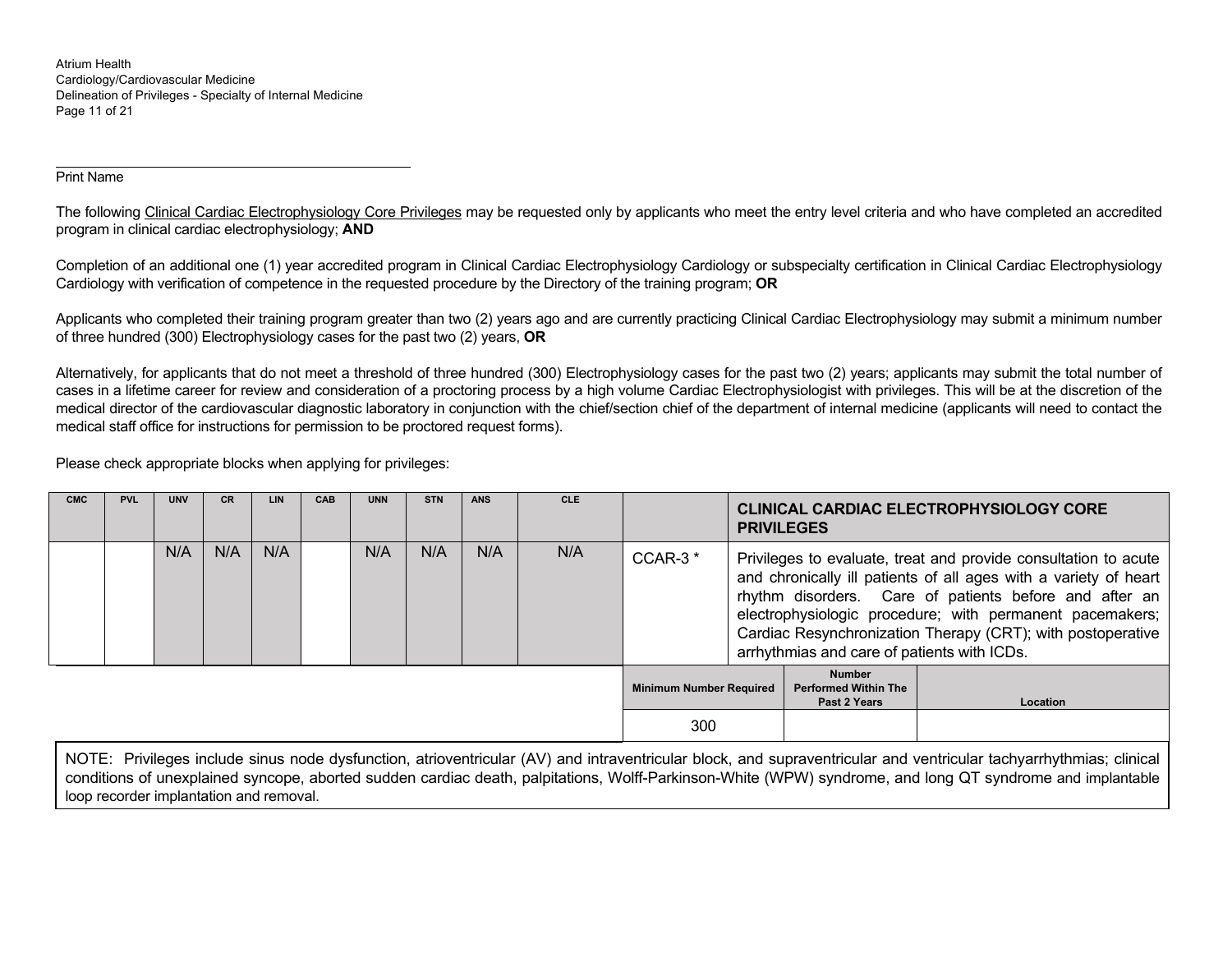Atrium Health Cardiology/Cardiovascular Medicine Delineation of Privileges - Specialty of Internal Medicine Page 12 of 21

Print Name

## **Maintenance Criteria for Continued Privileges (CCAR-3):**

Cases: The Physician must submit a minimum of one hundred and fifty (150) representative samples of clinical cardiac electrophysiology procedures over the past two (2) years based on acceptable results of ongoing professional practice evaluation and outcomes to reapply for clinical cardiac electrophysiology privileges. This will be reviewed at the time of reappointment. Physicians who do not meet the one hundred and fifty (150) representative samples of electrophysiology cardiology procedures over a two (2) year period consideration of reappointment will be at the discretion of the Medical Director of the Cardiovascular Diagnostic Laboratory in conjunction with the Chief/Section Chief of the Specialty.

CME: To maintain a cognitive knowledge base, it is recommended that individual operators attend at least twenty (20) hours of clinical cardiac electrophysiology continuing medical education (CME) every two (2) years.

#### **OTHER CRITERIA:**

The continued performance of these procedures will be assessed for clinical competence as these procedures require considerable experience and judgment. The type(s) of information that may be included in this review are; quality benchmarks, mortality related to the procedure, and periprocedural complications including but not limited to: vascular site complications, cardiac perforation, cardiac device infection, and procedure related pneumothorax.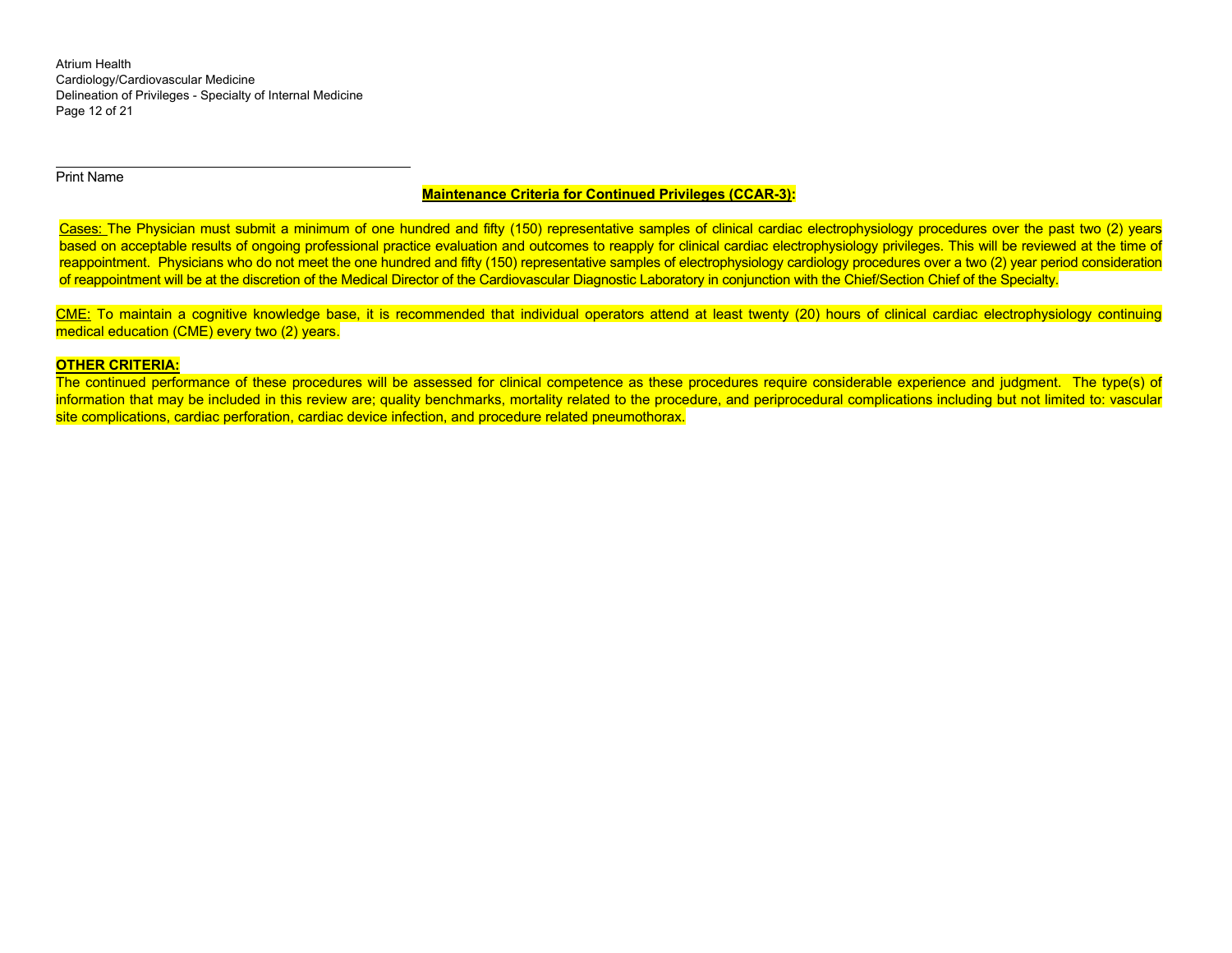Print Name

#### $\bullet$  **SPECIAL PRIVILEGES (SEE QUALIFICATIONS AND/OR SPECIFIC CRITERIA) – PROVIDE THE NUMBER OF PROCEDURES PERFORMED WITHIN THE PAST TWO YEARS AND FACILITY WHERE THE PROCEDURES WERE PERFORMED.**

**CMC PVL UNV CR LIN CAB UNN STN ANS CLE** SPECIAL PRIVILEGES Must apply for and maintain Cardiology or Interventional Cardiology Core Privileges (CCAR-1 or CCAR-2) **Number Performed Within The Past 2 Years Location** CCAR-4<sup>\*</sup> | Cardiac Pacing and Arrhythmia Management Please note that Cardiac Pacing and Arrhythmia Management (CCAR-4) privileges are included in Clinical Cardiac Electrophysiology Core Privileges (CCAR-3). CCAR-4 privileges are reserved for physicians who can meet the approved initial and maintenance criteria but have not completed a fellowship in Clinical Cardiac Electrophysiology. N/A N/A N/A N/A CCAR-4(a) Permanent Pacemakers \* N/AN/A | N/A | N/A | N/A | N/A | N/A | CCAR-4(b) | Implantable Cardioverterdefibrillators (ICD) \* N/AN/A N/A N/A N/A N/A N/A N/A CCAR-4(c) Cardiac Resynchronization Therapy (CRT) \*

Please check appropriate blocks when applying for privileges:

# **CCAR-4 CARDIAC PACING AND ARRHYTHMIA MANAGEMENT**

Cardiac pacing and arrhythmia management involve implanting electronic devices such as pacemakers or implantable cardioverter-defibrillators (ICD). These devices are designed to detect arrhythmias (i.e., abnormal heart rhythms), when the heart beats too slowly (i.e., bradycardia) or too rapidly (i.e., tachycardia), and deliver a shock to restore normal rhythm.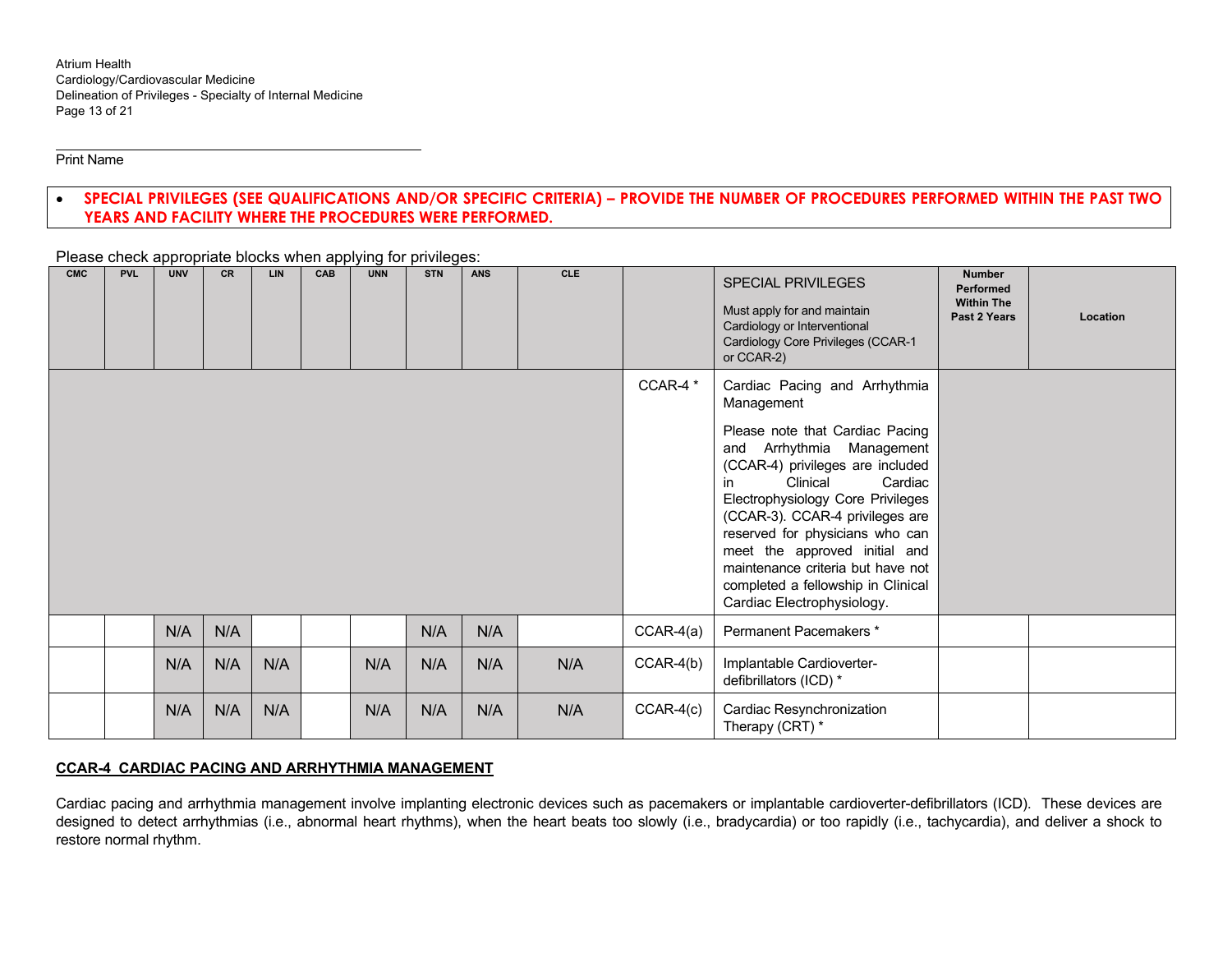Atrium Health Cardiology/Cardiovascular Medicine Delineation of Privileges - Specialty of Internal Medicine Page 14 of 21

Print Name

## **CCAR-4(a) PERMANENT PACEMAKERS**

The Applicant should provide documentation of the following:

- 1. Documentation of current certification by the American Board of Medical Specialties or the American Osteopathic Board of Cardiology; **OR**
- 1. Documentation of successful completion, within the past five (5) years, of an ACGME or AOA accredited fellowship training program in Cardiovascular Diseases; **AND**
- 2. Provide documentation of successful completion of the International Board of Heart Rhythm Examiners (IBHRE) exam certification; **AND**
- 3. Provide documentation of at least fifty (50) primary implantations of transvenous pacemakers and twenty (20) pacemaker system revisions or replacements. (At least half of the implantations should involve dual-chamber pacemakers). The Applicant must also have participated in the follow-up of at least one-hundred (100) pacemaker patient visits and acquire proficiency in the advanced pacemaker electrocardiography, interrogation, and programming of complex pacemakers.

## **CCAR-4(b) IMPLANTABLE CARDIOVERTER-DEFIBRILLATORS (ICD)**

The Applicant should provide documentation of the following:

- 1. Apply for and meet the criteria requirements for permanent pacemakers (CCAR-4(a)); **AND**
- 2. Provide documentation of successful completion of the International Board of Heart Rhythm Examiners (IBHRE) exam certification; **AND**
- 3. Provide documentation of at least twenty-five (25) ICDs with defibrillation threshold testing with at least ten (10) of these being revisions/replacements.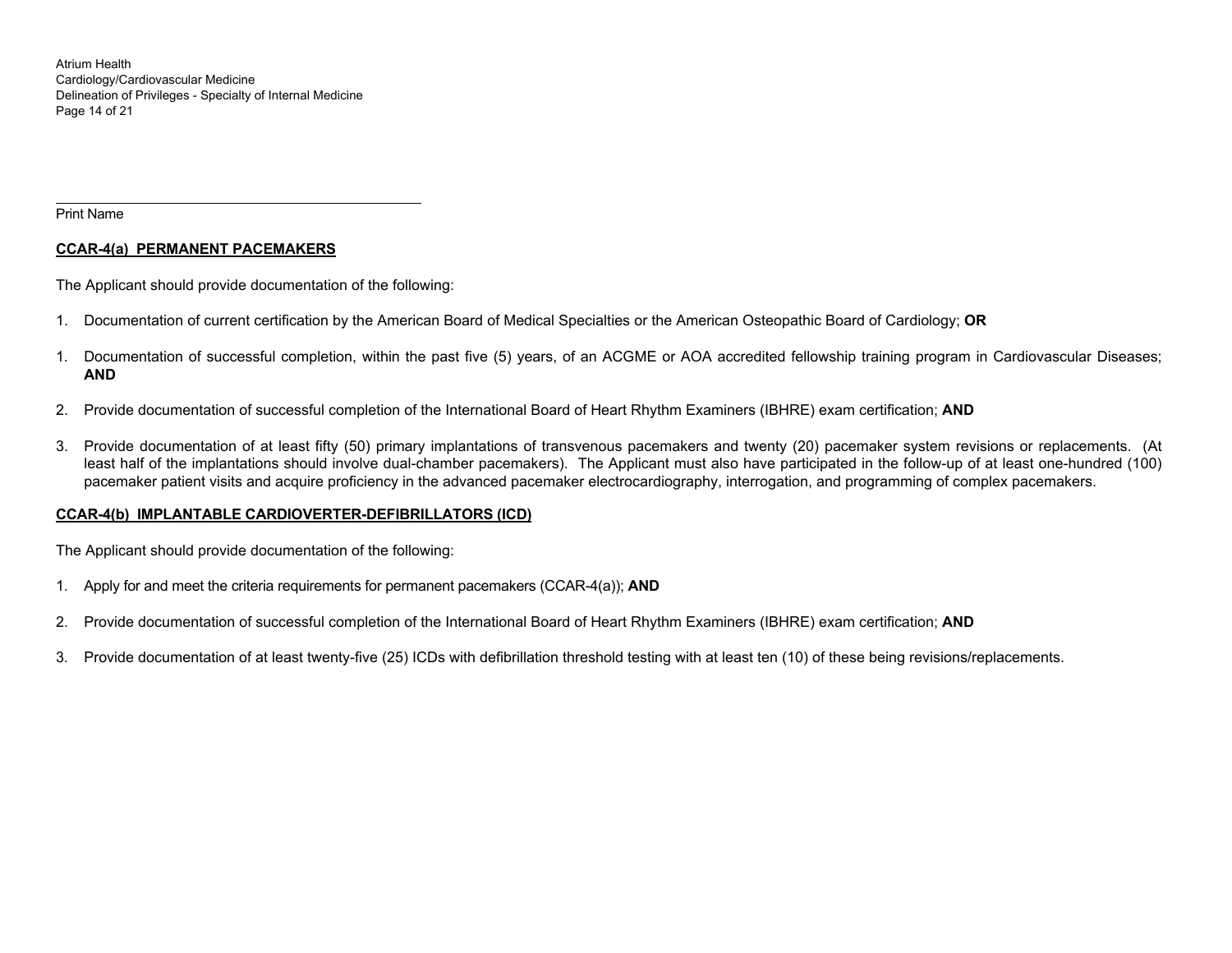Atrium Health Cardiology/Cardiovascular Medicine Delineation of Privileges - Specialty of Internal Medicine Page 15 of 21

Print Name

## **CCAR-4(c) CARDIAC RESYNCHRONIZATION THERAPY (CRT)**

The Applicant should provide documentation of the following:

- 1. Apply for and meet the criteria requirements for implantable cardioverter-defibrillators (ICD), (CCAR-4(b)); **AND**
- 2. Provide documentation of successful completion of the International Board of Heart Rhythm Examiners (IBHRE) exam certification; **AND**
- 3. Provide documentation of at least twenty (20) CRT device implantations.

#### **Maintenance Criteria for Continued Privileges:**

Cases: The Physician must submit a representative sample of a minimum of twenty-four (24) Cardiac Pacing and Arrhythmia Management procedures and ten (10) revision(s)/replacement(s) procedures over the past two (2) years based on acceptable results of ongoing professional practice evaluation and outcomes to reapply for Cardiac Pacing and Arrhythmia Management (CCAR-4(A) – CCAR-4(C)) privileges. This will be reviewed at the time of reappointment. Please note that at least ten (10) of the procedures submitted, to meet the maintenance criteria, must be in the top level of the privileges requested, i.e., CCAR-4 (c) would require at least 10 of the 24 maintenance procedures to be a CRT-D device, CCAR-4 (b) would require at least 10 of the 24 maintenance procedures to be an ICD device, etc. Physicians who would like to continue to hold any special privileges but are unable to document the minimal number will be requested to voluntarily withdraw their request for such privileges and to complete the necessary proctoring forms.

#### **OTHER CRITERIA:**

The continued performance of these procedures will be assessed for clinical competence as these procedures require considerable experience and judgment. The type(s) of information that may be included in this review are; quality benchmarks, mortality related to the procedure, and periprocedural complications including but not limited to: vascular site complications, cardiac perforation, cardiac device infection, and procedure related pneumothorax.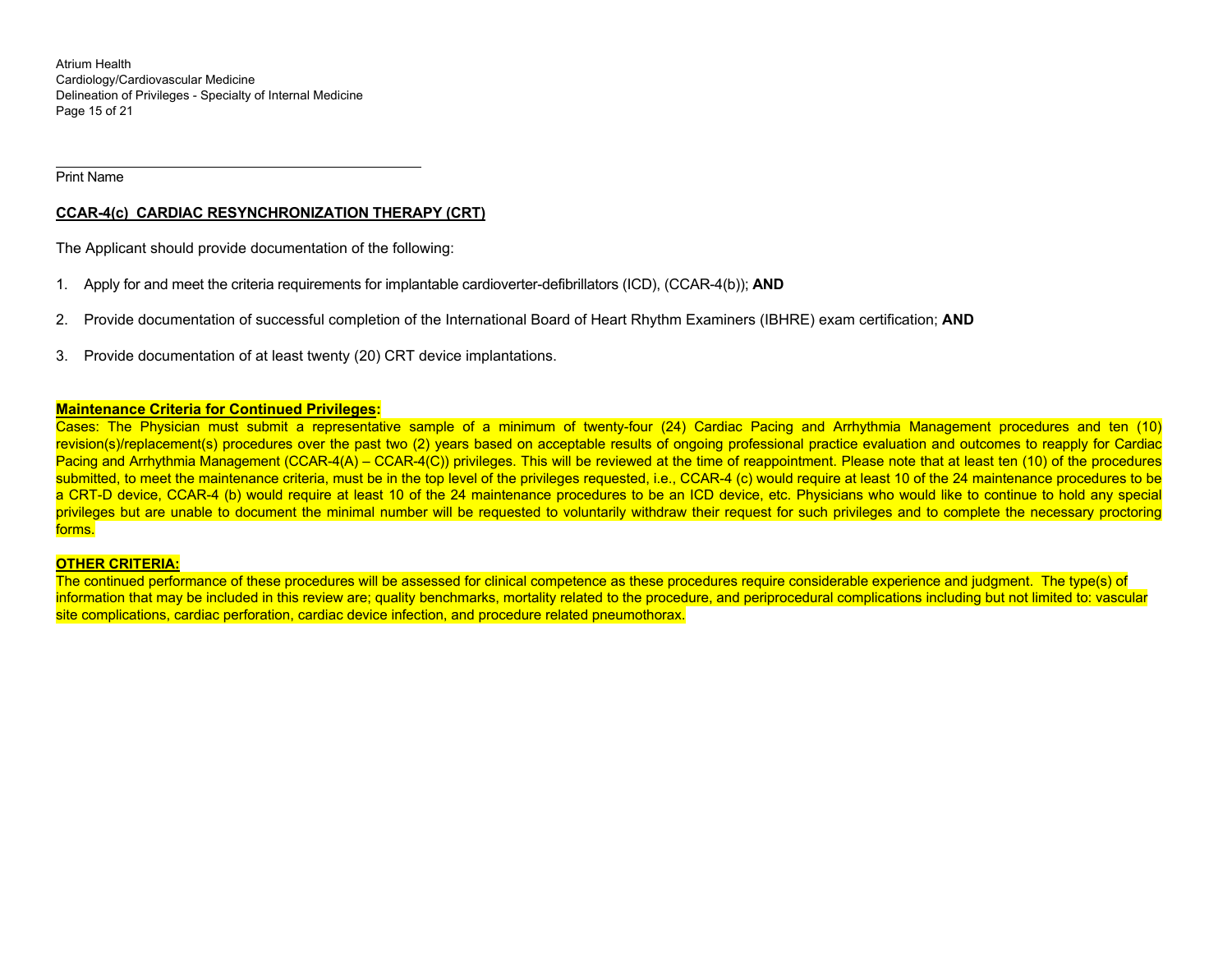Atrium Health Cardiology/Cardiovascular Medicine Delineation of Privileges - Specialty of Internal Medicine Page 16 of 21

#### Print Name

| <b>CMC</b> | <b>PVL</b> | <b>UNV</b> | <b>CR</b> | <b>LIN</b> | CAB | <b>UNN</b> | <b>STN</b> | <b>ANS</b> | <b>CLE</b> | <b>CARDIAC MAGNETIC RESONANCE</b><br>(MRI)/CARDIAC CT PRIVILEGES FOR<br><b>CARDIOLOGISTS</b> |                                                                       | <b>Minimum</b><br><b>Number</b><br>Required | <b>Number</b><br>Performed<br><b>Within The</b><br>Past 2<br>Years | Location |
|------------|------------|------------|-----------|------------|-----|------------|------------|------------|------------|----------------------------------------------------------------------------------------------|-----------------------------------------------------------------------|---------------------------------------------|--------------------------------------------------------------------|----------|
|            |            |            | N/A       |            |     |            |            |            |            | CCAR-7*                                                                                      | Cardiac CT and Coronary<br>CT Angiography Imaging<br>for Cardiologist | 150                                         |                                                                    |          |
|            |            |            | N/A       | N/A        |     |            | N/A        | N/A        | N/A        | CCAR-8*                                                                                      | Cardiac Magnetic<br>Resonance Imaging (MRI)<br>for Cardiologist       | 50                                          |                                                                    |          |

\*CCAR-7 and CCAR-8 criteria mirror Radiology. All revisions are vetted through Cardiology and Radiology.

## **CCAR-7 CARDIAC CT AND CORONARY CT ANGIOGRAPHY IMAGING**

SHORT DEFINITION: Computed tomography (CT) is a proven and important imaging modality for the detection and characterization of cardiovascular disease (1). This technology has undergone a dramatic evolution since its introduction into clinical practice in 1973. Multiple-detector units, with advanced spatial and temporal resolution, can provide detailed anatomic and functional information regarding the heart, great vessels, and coronary circulation. Such information can greatly facilitate the diagnosis and management of a wide range on cardiovascular conditions and, in some circumstances, obviate the need for invasive procedures. Clinical applications of cardiac CT (CCT) encompass non-contrast (coronary calcium evaluation) and contrast (CT angiography) studies (2).

Medical specialists trained in the distinct disciplines of cardiovascular medicine, radiology, and nuclear medicine are all involved in the imagining of cardiovascular diseases, albeit from differing perspectives. These perspectives, however, also share many common features, emphasizing the importance of a broadly based, multi-disciplinary approach for management (2). Cardiovascular specialists, by virtue of their knowledge of cardiovascular disease processes, and expertise with other cardiovascular imaging/therapeutic modalities (i.e., invasive angiography, radionuclide imaging techniques, and cardiovascular ultrasound) have been integral in the technological developments and clinical applications of cardiac CT.

The joint bodies of the American College of Cardiology, American Heart Association, and American College of Physicians have recently issued guidelines for training and maintenance of clinical competence in cardiac CT (2,3). Specific training pathways have been recommended for those currently in fellowship training programs, as well as for those who have already obtained board certification and are active practicing clinicians. The American College of Radiology has issued a separate guideline statement relevant to the training and certification of qualified Radiologists (4). The respective societies' guidelines are not intended to exclude qualified practitioners from "the other side of the fence", but rather assure that there own specialists adhere to the highest standards. Programs that can successfully integrate the complementary expertise of both specialties will certainly enhance patient care and outcomes.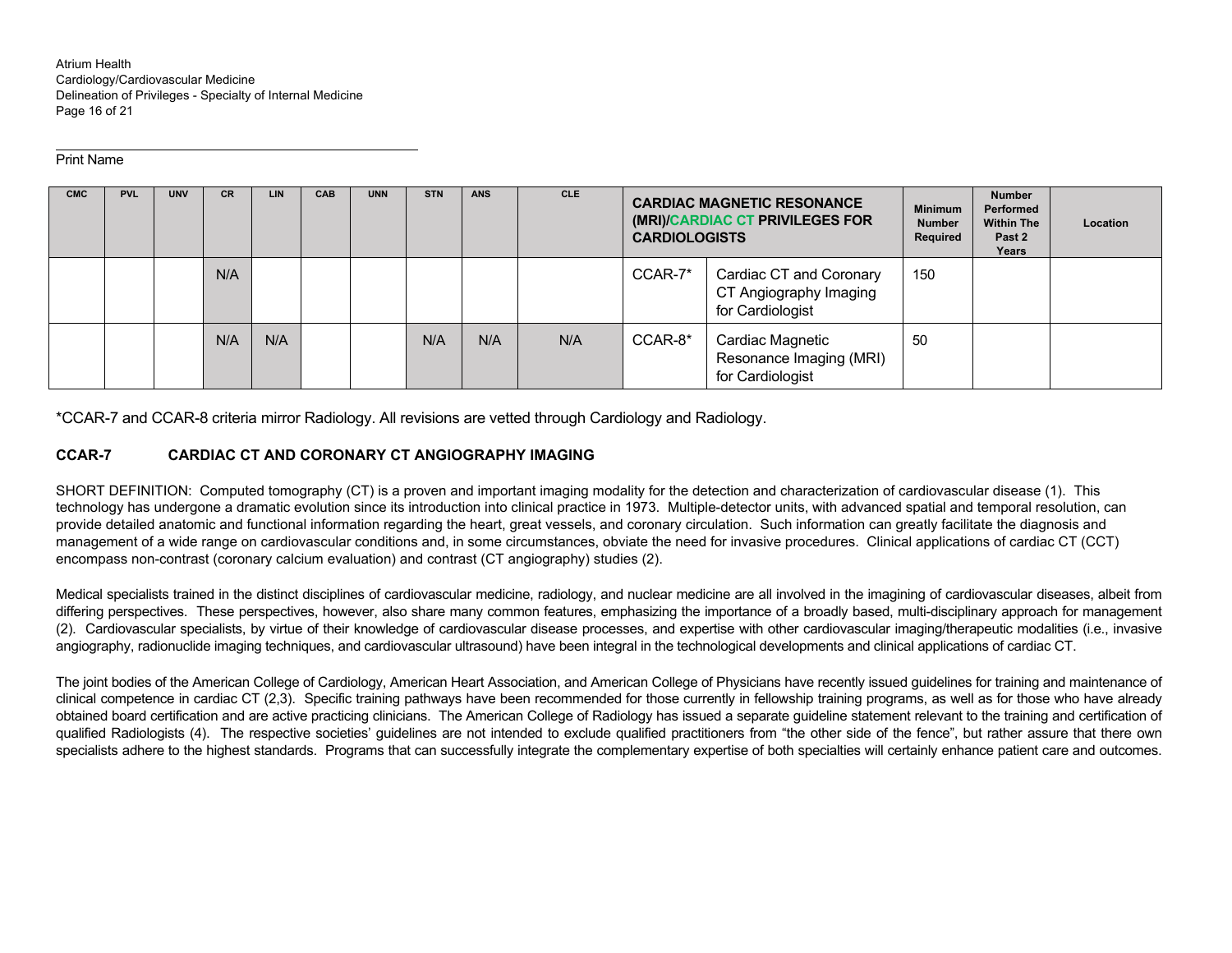Atrium Health Cardiology/Cardiovascular Medicine Delineation of Privileges - Specialty of Internal Medicine Page 17 of 21

# **SKILLS AND TRAINING NEEDED** - The applicant must meet the following:

- 1. Provide documentation of successful completion of an ACGME accredited Cardiovascular Disease or AOA accredited Cardiology Training Program within the past five (5) years, **OR**
- 1. Applicant must submit documentation of subspecialty certification in Cardiovascular Disease by the American Board of Internal Medicine or American Osteopathic Board of Internal Medicine; **AND**
- 2. Involvement in reading one hundred and fifty (150) or more contrast cardiac CT studies with a minimum of fifty (50) studies in which the applicant participated in the acquisition of the scan (can be achieved by any of the 3 methods below):
- Documentation of Fellowship Training Course to include evidence of involvement in reading ≥ one hundred and fifty (150) contrast cardiac CT studies with a minimum of fifty (50) studies in which the applicant participated in the acquisition of the scan within the past 5 yrs **OR**
- Level II Course Documentation to include evidence of involvement in reading ≥ one hundred and fifty (150) contrast cardiac CT studies with a minimum of fifty (50) studies in which the applicant participated in the acquisition of the scan within the past 5 yrs **OR**
- Submit the PERMISSION TO BE PROCTORED REQUEST FORM upon completion of proctoring have a document/attestation letter from the proctor indicating supervision of ≥ 150 CCTAs with presence for ≥ 50 studies **AND**
- 3. Submit documentation of fifteen (15) hours of category I CME in cardiac CT within the past twenty-four (24) months

## **Maintenance Criteria for Continued Privileges (CCAR-7):**

The Physician must submit a minimum of one hundred (100) contrast Computed Tomography Angiography (CTA) examinations and a minimum of fifteen hours Category 1 CME devoted to Cardiac CT over the past two (2) years based on acceptable results of ongoing professional practice evaluation and outcomes to reapply for Cardiac Ct and Coronary Ct Angiography Imaging. This will be reviewed at the time of reappointment. Physicians who would like to continue to hold any special privileges but are unable to document the minimal number will be requested to voluntarily withdraw their request for such privileges and to complete the necessary proctoring forms.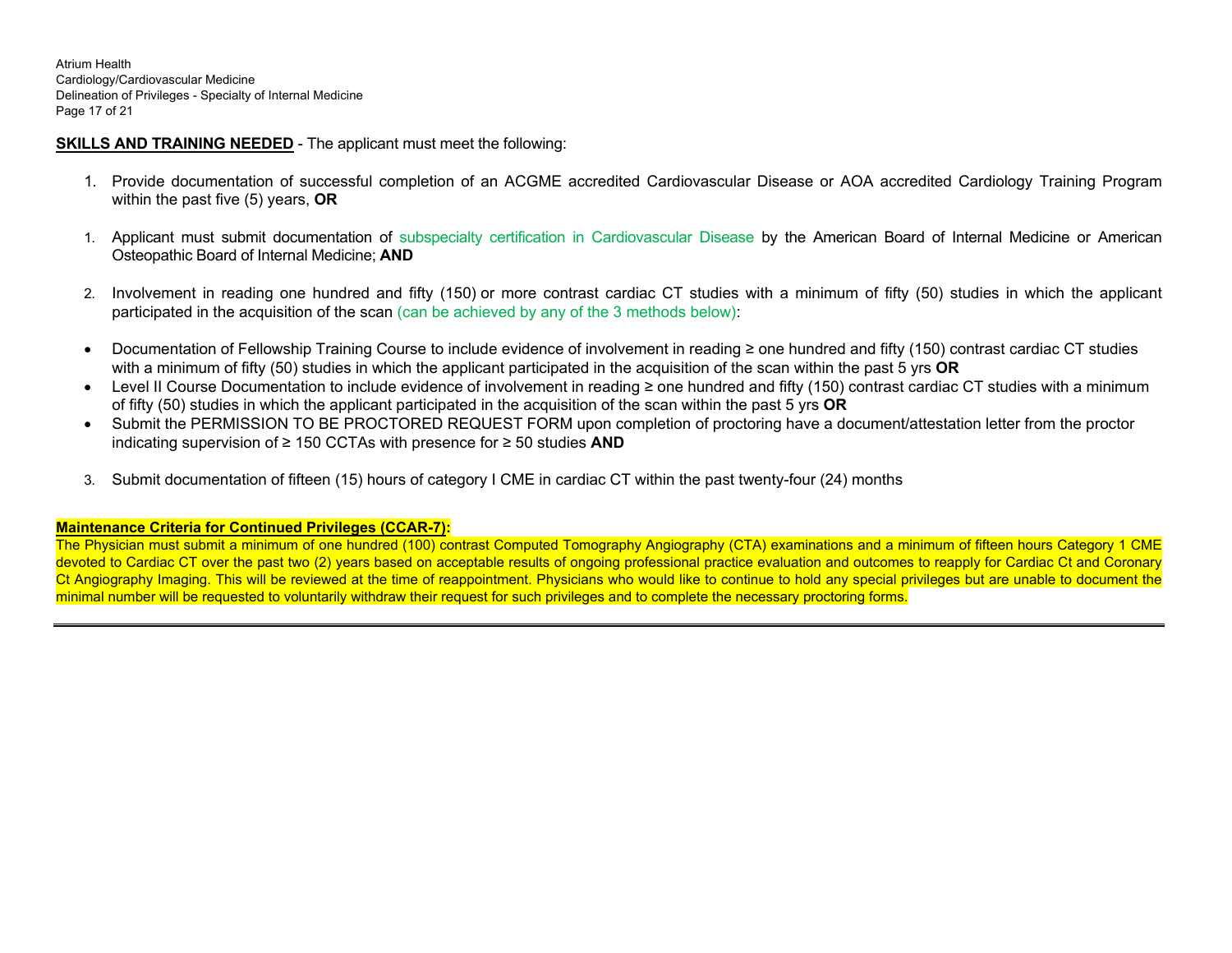Atrium Health Cardiology/Cardiovascular Medicine Delineation of Privileges - Specialty of Internal Medicine Page 18 of 21

## **CAR-8 CARDIAC MAGNETIC RESONANCE IMAGING (MRI)**

DEFINITION: MRI uses large magnets and radio-frequency waves to produce high-quality still and moving pictures of the body's internal structures. No X-ray exposure is involved. The scan monitors energy changes in tissues reacting to magnetic forces. A computer analyzes these changes and creates a composite image of the tissues. The images can be shown in two or three spatial dimensions in either static or dynamic (cine) mode.

This combination of unique capabilities has made MRI a commonly used imaging procedure for evaluating cardiac problems. Cardiac MRI is well established in clinical practice for the diagnosis and management of a wide spectrum of cardiovascular disease, including: ischemic heart disease, myocardial disease, right ventricular abnormalities, pericardial disease, cardiac tumors, valvular disease, thoracic aortic disease, pulmonary artery disease and congenital heart disease before and after surgical repair. The latter category is especially well suited to MRI as images of the cardiovascular systems can be obtained from many angles.

There are many advantages to Cardiac MRI when compared to other noninvasive imaging modalities such as ultrasound and CT. Since MRI does not use ionizing radiation, it can be used in children and pregnant women. MRI contrast media does not have as high a risk of allergic reaction or contrast media induced nephropathy as iodinated contrast media. Unlike echocardiography, MRI can produce images of cardiovascular structures without interference from adjacent bone or air, a limitation of echocardiography. MRI is also less operator dependant than echocardiography. Specific MRI sequences (SSFP) can be used to assess global and regional ventricular contractile function, including the more difficult to assess right ventricle. Velocity encoded techniques permit measurement of blood flow. MRI does not have the weakness of geometric assumptions (as does angiography) in assessing ventricular volumes.

Limitations of MRI include occasional claustrophobia during the exam; longer examination time compared to CT; physical isolation of the patient and incompatibility of MRI with various medical devices including cardiac pacemakers and cochlear implants. The presence of intraocular or intracranial metal is also a contraindication for MRI.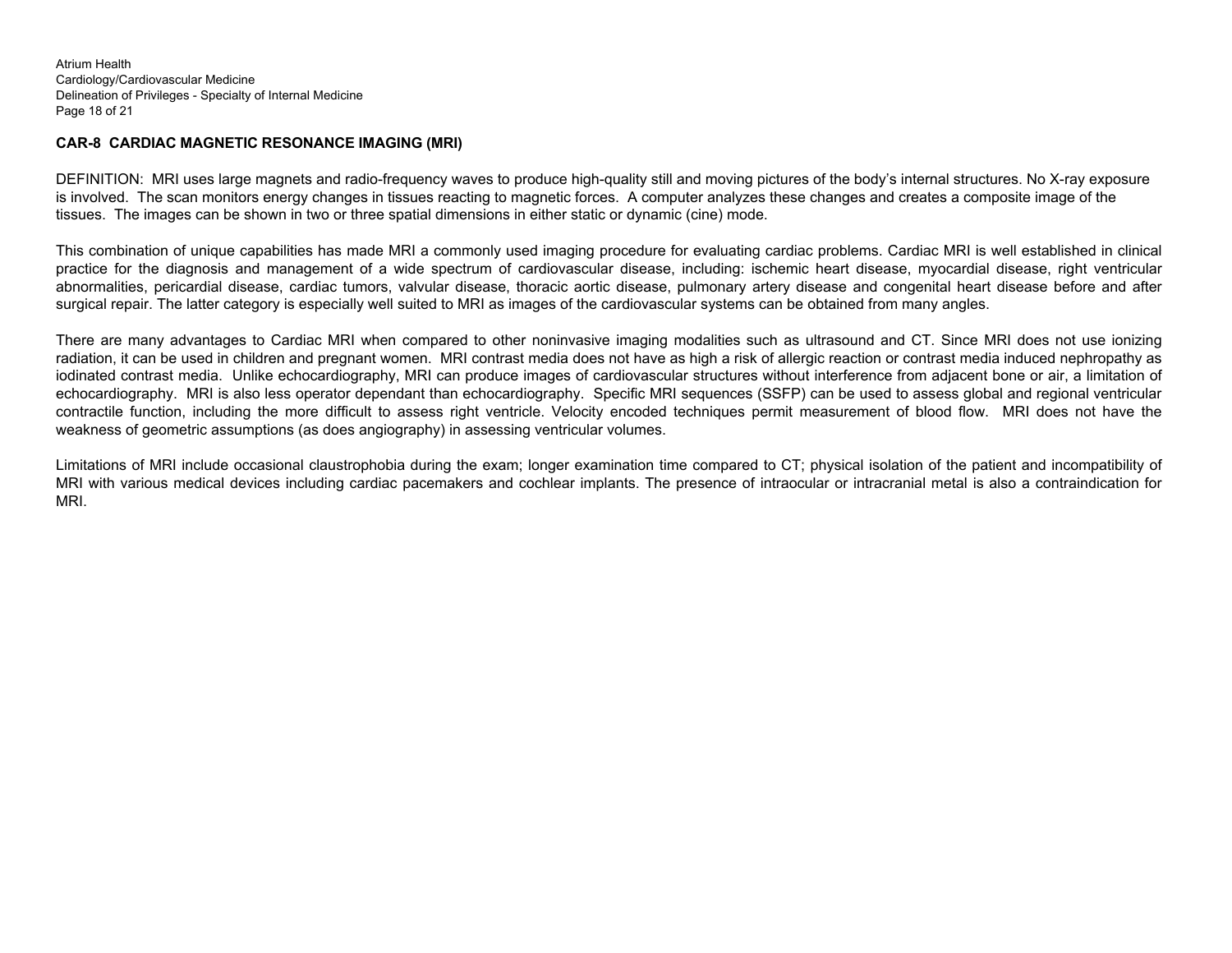Atrium Health Cardiology/Cardiovascular Medicine Delineation of Privileges - Specialty of Internal Medicine Page 19 of 21

## **CCAR-8 CARDIAC MAGNETIC RESONANCE IMAGING (MRI) - Continued**

**SKILLS AND TRAINING NEEDED**: The physician involved in the supervision and interpretation of Cardiac MRI examinations shall have the responsibility for all aspects of the study including reviewing all indications for the examination, specifying the pulse sequences to be performed, specifying the use and dosage of contrast agents, interpreting images, generating written reports, and assuring the quality of both the images and interpretations. Physicians performing pharmacologic stress testing as part of the Cardiac MRI imaging must be knowledgeable about the administration, risks and contraindications of pharmacologic agents used for stress testing. They must be capable of monitoring the patient throughout the procedure.

## **CREDENTIALS:**

A physician supervising and/or interpreting MRI examinations will be required to meet the following minimum criteria:

- 1. Certification in cardiology by the American Board of Internal Medicine or American Board of Pediatrics with completion of Level II or higher.
	- a. Board certification or eligibility, valid medical license and completion of a three (3) month (cumulative) specialty residency \* or fellowship in Cardiac MRI; **AND**
	- b. One Hundred and fifty (150) Cardiac MRI examinations; \*\* fifty (50) in which the candidate is physically present and involved in the acquisition and supervised interpretation of the case; **AND**
	- c. Completion of thirty (30) hours of courses related to MRI in general and/or Cardiac MRI in particular.

## **CRITERIA FOR MAINTENANCE OF PRIVILEGES**:

 The Physician must submit a minimum of fifty (50) cardiac MRI examinations over the past two (2) years based on acceptable results of ongoing professional practice evaluation and outcomes to reapply for Cardiac Magnetic Resonance Imaging (MRI). This will be reviewed at the time of reappointment. Physicians who would like to continue to hold any special privileges but are unable to document the minimal number will be requested to voluntarily withdraw their request for such privileges and to complete the necessary proctoring forms.

## **CONTINUING MEDICAL EDUCATIONAL REQUIREMENTS**:

- Cardiologists must have earned at least thirty (30) hours of coursework in Cardiac MRI in the prior thirty-six (36) month period in accordance with Level II requirements.
- \* This represents cumulative time spent interpreting, performing and learning Cardiac MRI and need not be a consecutive block of time. At least fifty (50)% of the time should represent supervised laboratory experience with a Level II or Level III mentor. This can include time spent at educational courses on the topic. Training time is defined as a minimum of thirty-five (35) hours per week.
- \* \* The caseload recommendations may include studies from an established teaching file, previous Cardiac MRI cases and electronic/on-line CME.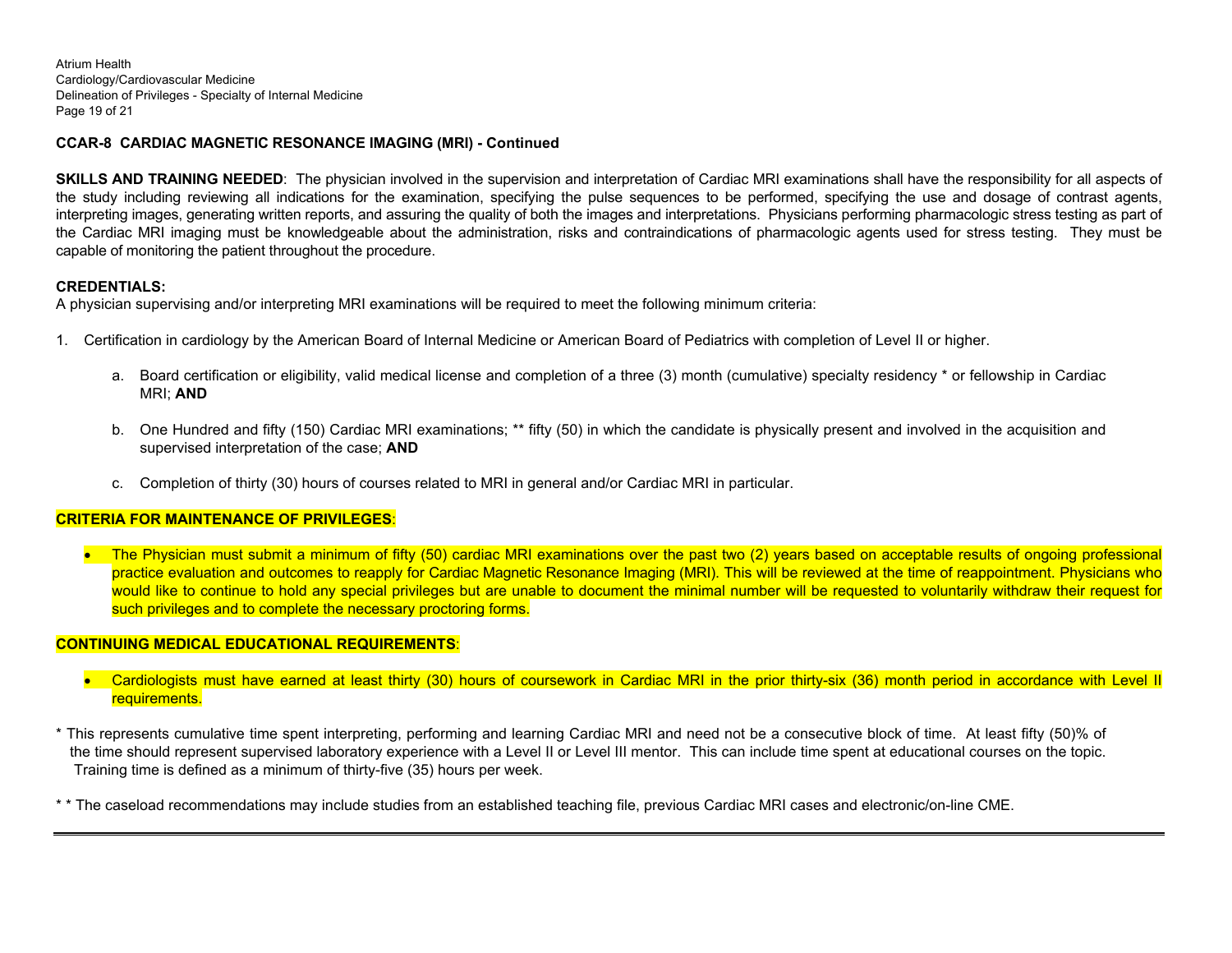Atrium Health Cardiology/Cardiovascular Medicine Delineation of Privileges - Specialty of Internal Medicine Page 20 of 21

## PRIVILEGES REQUESTED BY:

I have requested only those privileges for which by education, training, current experience, and demonstrated performance I am qualified to perform, and that I wish to exercise at Atrium Health and;

I understand that:

- a) In exercising any clinical privileges granted, I am constrained by hospital and medical staff policies and rules applicable generally and any applicable to the particular situation.
- b) Any restriction on the clinical privileges granted to me is waived in an emergency situation and in such a situation my actions are governed by the applicable section of the medical staff bylaws or related documents.

I attest that I am not currently a user of illegal drugs or do not currently abuse the use of legal drugs.

I attest that I do not have a physical or mental condition which could affect my motor skills or ability to exercise the clinical privileges requested or that I require an accommodation in order to exercise the privileges requested safely and competently.

|                | .<br>M.D. |      |
|----------------|-----------|------|
| Signature<br>. |           | Date |

=============================================================================================